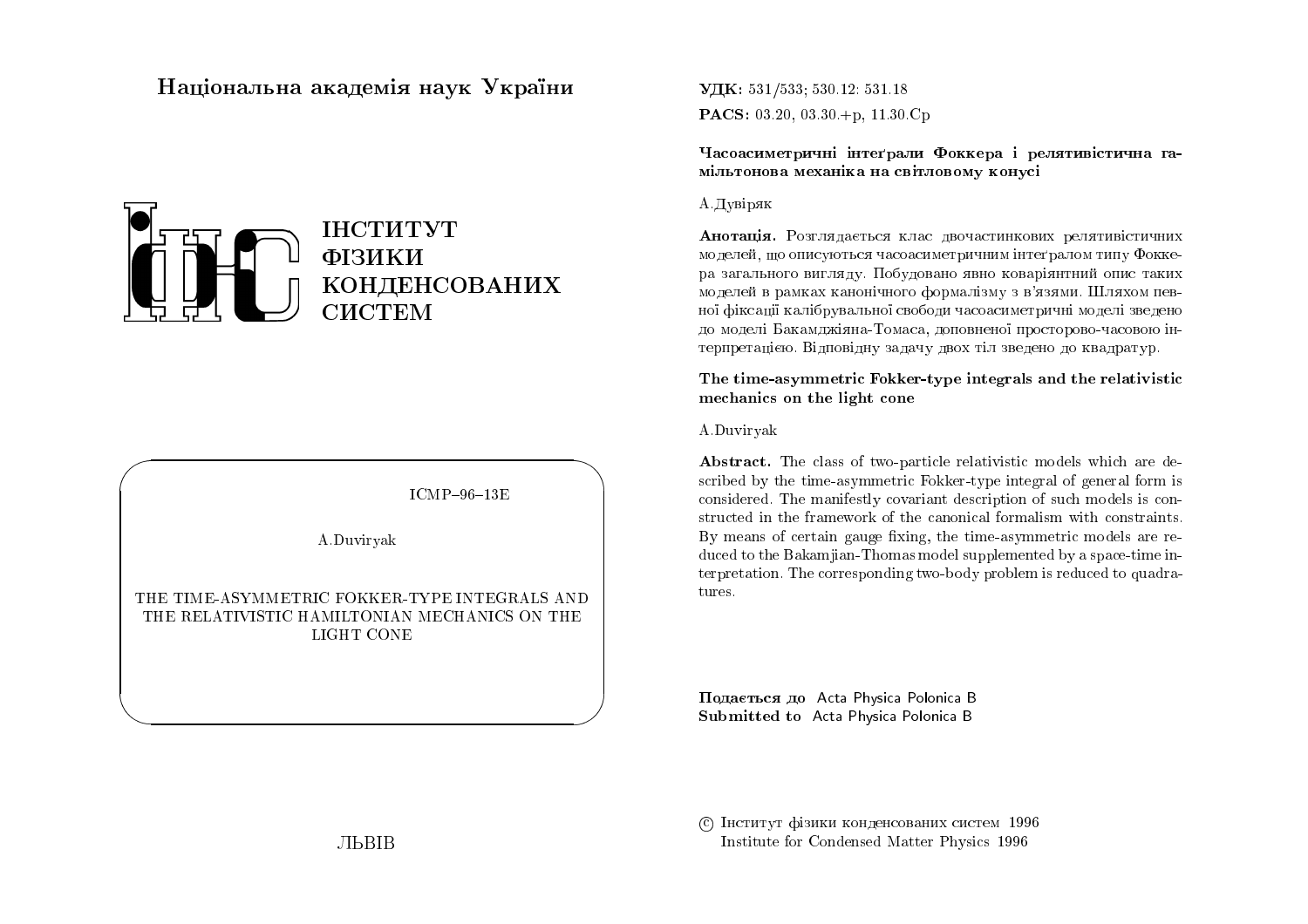## Introduction

Among various approaches to the *relativistic direct interaction theory*  (RDIT), the formalism of Fokker-type action integrals is most closely  $related$  with field-theoretical descriptions of particle interaction  $[1–4]$ . This feature permits to construct models of particle systems with interactions of transparent <sup>p</sup>hysical meaning. Unfortunately the Fokkerformalism gives rise to integral- or difference-differential equations of metion which complicate to great sytem and vise of the Ecklentum motion whic h complicate to grea<sup>t</sup> extent an analysis of the Fokker-typemodels.

On the other hand, mathematically simpler approaches to RDIT, namely those whic h provide a prediction of particle evolution determined by Newton-like equations, lead to <sup>p</sup>henomenologically, rather than theoretically, substantiated models.

There exists a relativistic two-particle model whic h possesses advantages of both of the abo ve classes of approaches to RDIT. This model was originated by Fokker in the framework of his formalism [1] and it<br>realister alaborated in mars datail by Steruszkiewicz [5]. Budd and Hill was later elaborated in more detail by Staruszkiewicz [5], Rudd and Hill [6] and Kunzle [7]. Physically their model describes the following particle interaction mediated bya massless linear vector (electromagnetic) field: the advanced field of the first particle acts on the second particle and the retarded field of the second particle acts on the first particle. In this model a one-to-one correspondence of points of two particle world lines appears naturally, namely, of those points whic h are separated by an isotropic interval. This correspondence allows to reduce the Fokkerintegral to a single-time action, *i.e.* to reformulate the model into the framework of the Lagrangian and then Hamiltonian formalism [8,7] and,<br>finally to intermete the weadel heatended wetherle [6,7,0] finally, to integrate the model by standard methods  $[6,7,9]$ .

 The structure of the above model points the way to its generaliza- tions. The same 1-to-1 correspondence arises in the Fokker integrals of the more genera<sup>l</sup> form, namely, in those integrals whic h integrand contains the retarded or advanced Green's function of the d'Alambert equation.Fokker actions of sucha kind produce a wide class of relati- vistic two-particle models whic h can be called (following the Refs.[9,10]) time-asymmetric models. Some of them permit a field-theoretical inter-<br>protetion of interestion and thus san he of angoinl interest in physical pretation of interaction and thus can be of special interest in <sup>p</sup>hysical applications.

There exist other ways leading to time-asymmetric models whic h are based on mathematical rather than <sup>p</sup>hysical considerations.

One of these was proposed by Künzle [7,11] in the framework of manifestly covariant predictive mechanics. He has shown that the timeasymmetric models form the only class of relativistic models which do<br>not fell under the numiers of the well known ne interestion theorem [19] not fall under the purview of the well-known no-interaction theorem [12].<br>Another such approach starts from the 2 dimensional Lagrangian for

Another such approach starts from the 3-dimensional Lagrangian for-<br>is in unique forms of polativistic dynamics. Hought the form of pola malism in various forms of relativistic dynamics. Usually the form of rela-<br>tiniatie dependies is defined by means of a family of speedlike an isotronic tivistic dynamics is defined by means of a family of spacelike or isotropic hypersurfaces determining the simultaneit y relation in the Minkowski space  $\mathbb{M}_4$ . A possible generalization of forms of relativistic dynamics is the isotropic form proposed in Ref.[13]. It is based on the family of  $\frac{1}{2}$ isotropic hypersurfaces which are the future- or past-oriented light cones with the vertices located on one of the particle world lines. In this case the  $\mathbb{S}$ simultaneity relation is determined not in whole  $\mathbb{M}_4$  but only on points of the particle world lines. This relation establishes for them a one-to-one correspondence whic h is the same as in time-asymmetric models. The attractive feature of the isotropic form is the ability to construct inter-<br>extinct construct high degree ability of the fact and a devinatives (in action Lagrangians which depend only on the first order derivatives (unlike other forms of dynamics whic h require dependence of Lagrangians on higher derivatives of all orders up to infinity). The relevant Hamiltonian description constructed by means of standard Legendre transformation reproduces the Künzle's results.

It is shown in Ref.[13] that all the ways mentioned abo ve lead to  $\!$  different descriptions of the same class of the time-asymmetric models. The existence of simple relations between these descriptions unifies them into the common approach which can be referred to as the *relativistic* two-particle mechanics on the light cone.

In the case of two-dimensional space-time the light cone degenerates to the light front and the mechanics on the light cone becomes the front form of two-dimensional relativistic dynamics. The general formulation<br>of the letter is prepased in Ref [15] in the frameworks of heth the La of the latter is proposed in Ref.[15] in the frameworks of both the Lagrangian and Hamiltonian formalisms. The dynamics of time-asymmetric models in this case is rather simple and was well studied with several examples both on classical  $[5,6,10,16]$  and quantum  $[17-19]$  levels.

In the more realistic case of the 4-dimensional Minkowski space the dynamics of concrete time-asymmetric models has been studied far less. The only model considered in literature (see [7,9]) describes the vector particle interaction. It is complicated enoug<sup>h</sup> and some features of its behaviour are not clear from the point of view of different formalisms. An analysis of other time-asymmetric models, especially those whic h $\epsilon$  permit a field-theoretical interpretation, is not expected to be simpler. Nevertheless just such models can be useful in <sup>p</sup>hysical applications and they need further elaboration.

For this purpose the convenient calculation scheme whic h allows the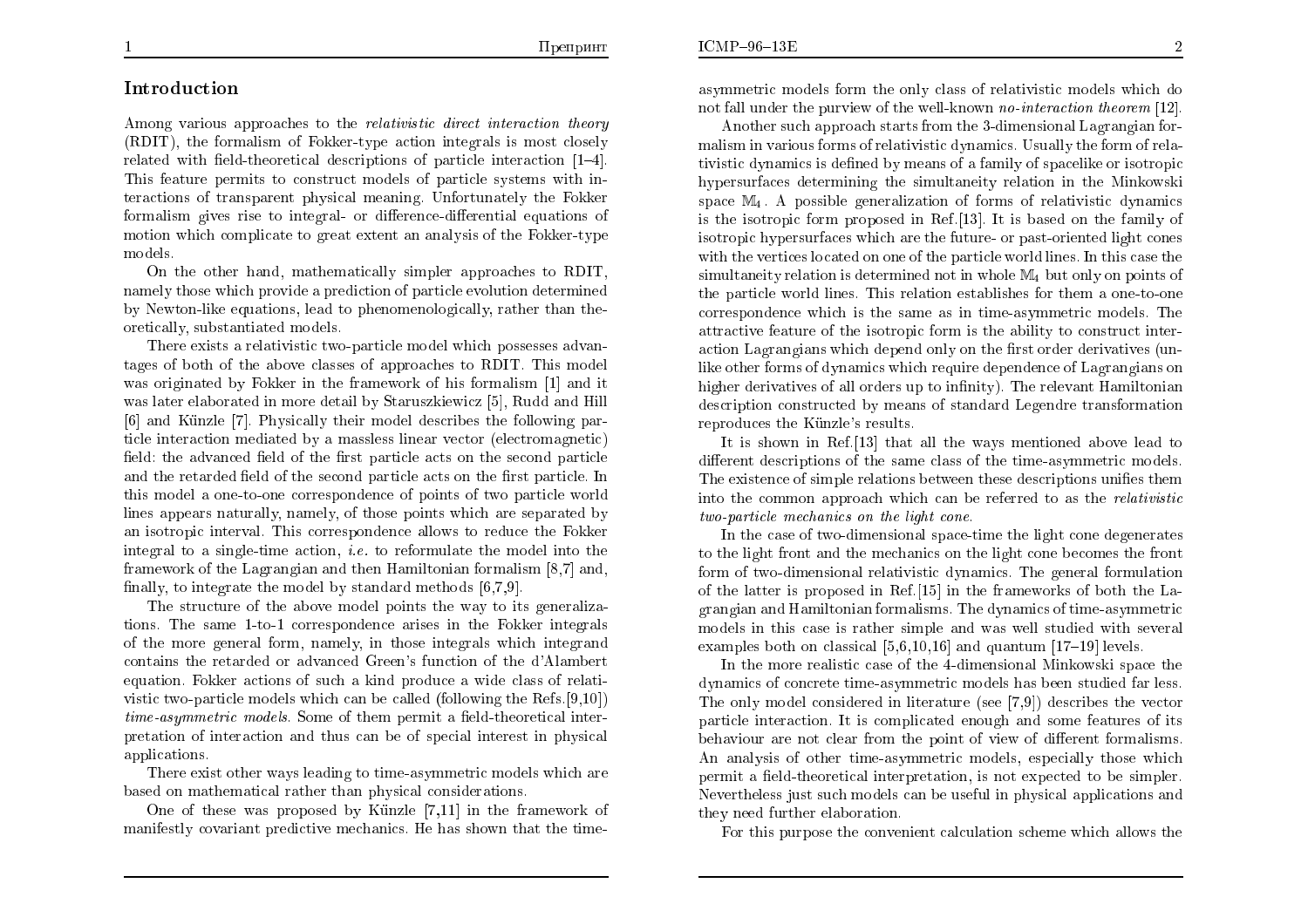$ICMP-96-13E$ 

study of time-asymmetric models is proposed here. This scheme is based on the results of a previous work  $\left[13\right]$  (in collaboration with V. Tretyak).

In Section 1 the most general form of the Fokker-type action integrals leading to the class of time-asymmetric models is proposed, anda $\operatorname{structure}$  of those which correspond to the field-theoretically tractable models is shown.

In Section <sup>2</sup> reformulation of the time-asymmetric models into the framework of manifestly covariant Lagrangian formalism is performed,<br>and Nesthar's integrals of metian are abtained as consequences of and Noether's integrals of motion are obtained as consequences of Poincaré-invariance of the models.

 In Section <sup>3</sup> the transition to the manifestly co variant description in the framework of Dirac's canonical formalism with constraints is done.<br>This description is based on the true Poinceré invenient first class sen-This description is based on the two Poincaré-invariant first class constraints. One of them is purely kinematic. This constraint determines the<br>ske serventioned 1 to 1 conserved was het seen nainta of nantialassed above mentioned 1-to-1 correspondence bet ween points of particle world lines, i.e., the simultaneit y on the light cone. The other constraint is the mass-shell constraint whic h determines the dynamics of the system. The general structure of this constraint is found and the connection of its concrete form with a choice of the original Fokker integral (or Lagrangian) is established. In Appendix A the model whic h permits the exact construction of the mass-shell constraint is represented.

The pair of first class constraints generates a gauge freedom which is<br>hered in Saction 4. Unlike then madels of such a kind, here the secure analyzed in Section 4. Unlike other models of suc ha kind, here the gauge arbitrariness does not influence particle world lines and is purely de- $\text{script time}$ . It is shown the choice of gauge fixing constraints which permit to reduce the manifestly covariant description to the three-dimensional Hamiltonian description in terms of co variant particle positions.

By means of other gauge fixing constraints proposed in Section 5 an arbitrary time-asymmetric model can be reduced to the well knownBakamjian-Thomas model supplemented by covariant particle positions as functions of canonical variables. In Appendix B suc ha description is constructed for the system of two free particles and its relation to the standard Hamiltonian free-particle dynamics is found.

The Bakamjian-Thomas description of time-asymmetric models allows to reduce corresponding two-body problems to quadratures, whic his done in Section <sup>6</sup> <sup>b</sup> y means of the standard Hamilton-Jakobi method.

Notice that not only the Fokker approach, but all the intermediate formalisms entering into the proposed scheme, can be considered as original ones for the formulation of time-asymmetric models. For instance, in the framework of canonical formalism with constraints, the dynamics of models is determined by the choice of the mass-shell con-

straint; within the Bakamjian-Thomas description it is determined by means of the function of the total mass. In an y case, the variety of the time-asymmetric models is as wide as the class of functions dependingon three arguments. Besides, the possibility to choose different descriptions for the same model is convenient for comparison with other models known in literature.

#### 1. $\blacksquare$  Time-asymmetric Fokker-type action integrals

We start with the most genera<sup>l</sup> Fokker-type action integral for a twoparticle systems whic h has the following form [3,4]:

$$
I = -\sum_{a=1}^{2} m_a \int d\tau_a \sqrt{\dot{x}_a^2} - \int \int d\tau_1 d\tau_2 \, \Phi ; \qquad (1)
$$

here  $m_a$  ( $a = 1, 2$ ) is the rest mass of the a-th particle;  $x_a^{\mu}(\tau_a)$  ( $\mu =$  $(0, \ldots, 3)$  are the covariant coordinates of the  $a$ -th particle on the Minkowski space  $M_4$ ;  $\tau_a$  is an arbitrary evolution parameter on the *a*-th world line;  $x^{\mu} \equiv x_1^{\mu} - x_2^{\mu}$ ;  $\dot{x}_a^{\mu} \equiv dx_a^{\mu}/d\tau_a$ ;

$$
\Phi \equiv \sqrt{\dot{x}_1^2} \sqrt{\dot{x}_2^2} U(x, u_1, u_2),\tag{2}
$$

where U is an arbitrary scalar function of 4-vectors x and  $u_a \equiv$  $\dot{x}_a/\sqrt{\dot{x}_a^2}$ . We choose the time-like Minkowski metrics, *i.e.*,  $\parallel \eta_{\mu\nu} \parallel =$  $diag(+, -, -, -)$ , and put the light speed to be unit.

There exists a <sup>p</sup>hysically important class of Fokker-type integrals which permit a field-theoretical interpretation of the interaction between particles  $[3,4]$ . For this class the function U describing the interaction mediated by the tensor field of rank  $n$  is given by

$$
U^{(n)} = g_1 g_2 (u_1 \cdot u_2)^n G(x), \tag{3}
$$

where  $g_a$  are the charges of particles, and  $G(x)$  is the symmetrical Green's function of relevant wave equation. The choice  $n = 1$  and  $G(x) = \delta(x^2)$  corresponds to the well knownFokker-Wheeler-Feynman action for the  $\text{electromagnetic interaction [1,2]}.$ 

The Fokker-type action leads mainly to integral- or differencedifferential equations of motion. Such equations describe systems with infinite number of degrees of freedom and cause difficulties both mathe-<br>matical and physical matical and <sup>p</sup>hysical.

The possibility to avoid these difficulties was noticed by Fokker [1] and later was developedby Staruszkiewicz [5], Rudd and Hill [6]. They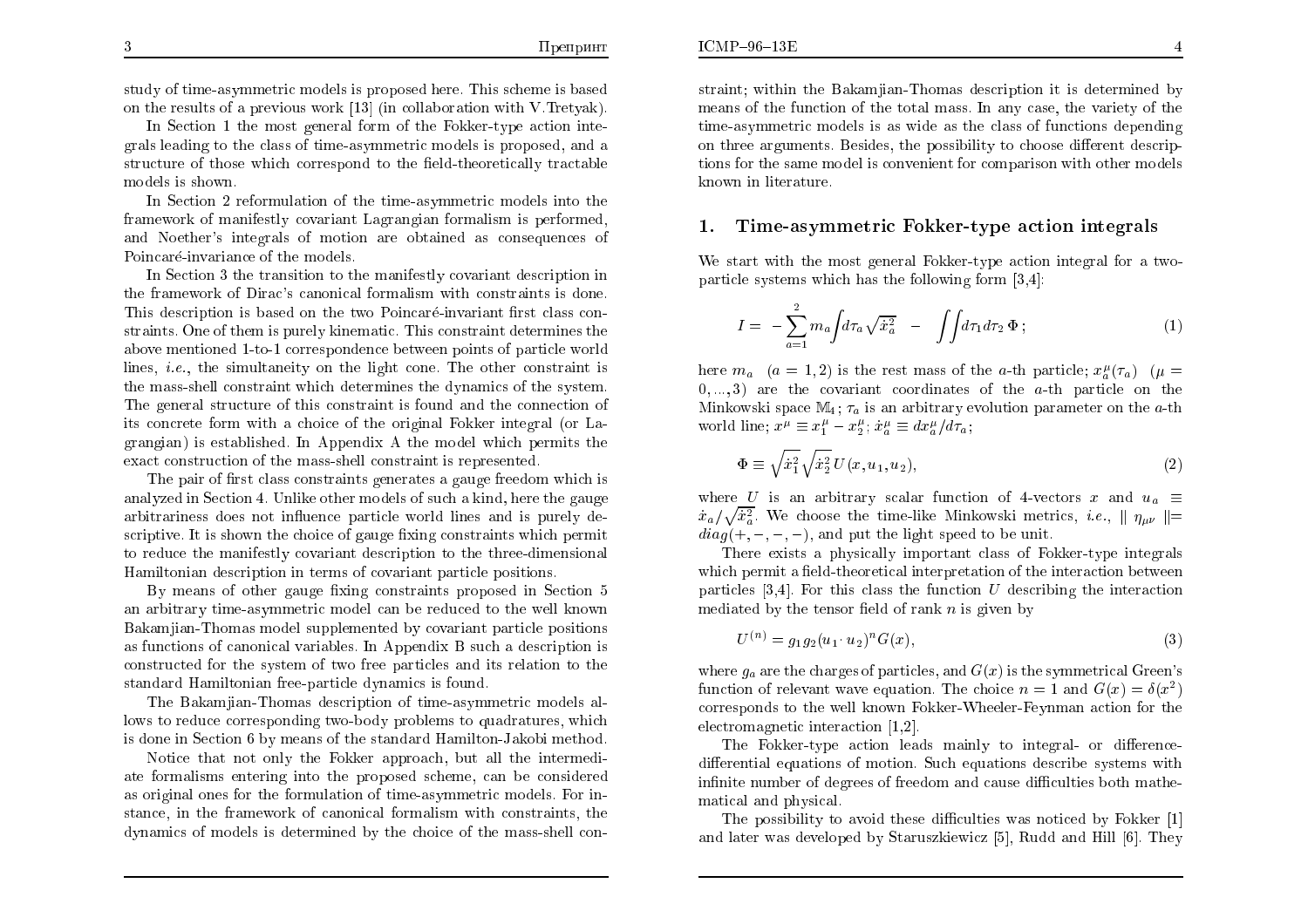proposed to modify the two-particle Wheeler-Feynman action, namely, to replace the symmetrical Green's function by

$$
G_{\eta}(x) = 2\Theta(\eta x^{0})\delta(x^{2})
$$
\n(4)

which is the retarded (for  $\eta = +1$ ) or advanced  $(\eta = -1)$  Green's func-<br>tion of d'Alembert constitue. The resulting time communities and delayed tion of d'Alambert equation. The resulting time-asymmetric model <sup>y</sup>ields ordinary differential equations of motion. Their exact solution was obtained in Refs.[5-7,9].

A natural generalization of this model leads to the action integral  $(1)$ with the function  $\Phi$  of the form:

$$
\Phi = \tilde{\Phi} \, G_{\eta},\tag{5}
$$

where  $\tilde{\Phi}$  is an arbitrary regular function of the form (2). Let us express<br>this function in a mana symbolic form this function in a more explicit form.

Since the Green's function (4) does not vanish if and only if

$$
x^2 = 0, \quad \eta x^0 > 0, \qquad \text{i.e.,} \qquad \eta x^0 = |\mathbf{x}|,\tag{6}
$$

where  $\mathbf{x} \equiv (x_i = -x^i)$   $(i = 1, 2, 3)$ , the function  $\tilde{\Phi}$  does not depend on the scalar argument  $x^2$ . Next let us suppose that the action (1), (5) is determined only on timelike world lines  $(i.e., \dot{x}_a^2 > 0)$  which are parametrized with well defined evolution parameters  $(i.e., \dot{x}_a^0 > 0)$ . Then, using Eq. $(6)$  one can easily prove the following inequalities:

$$
\dot{x}_1 \cdot \dot{x}_2 > 0,\tag{7}
$$

$$
\eta \dot{x}_a \cdot x > 0, \qquad a = 1, 2. \tag{8}
$$

Finally, the function  $\tilde{\Phi}$  can be put into the following form:

$$
\tilde{\Phi} = (\dot{x}_1 \cdot x)(\dot{x}_2 \cdot x) \Psi \left( \frac{\sqrt{\dot{x}_1^2}}{\eta \dot{x}_1 \cdot x}, \frac{\sqrt{\dot{x}_2^2}}{\eta \dot{x}_2 \cdot x}, \frac{\dot{x}_1 \cdot \dot{x}_2}{(\dot{x}_1 \cdot x)(\dot{x}_2 \cdot x)} \right),
$$
(9)

where  $\Psi$  is an arbitrary regular function of the indicated positive argu-<br>were also shown as indicated with the indicated positive arguments. The general structure of  $\Psi$  determines the class of models which<br>he take under sensitive Fenecially the chains of  $\Psi$  in the fermulation we take under consideration. Especially, the choice of  $\Psi$  in the form

$$
\Psi^{(n)} = g_1 g_2 \left( \frac{\sqrt{\dot{x}_1^2}}{\eta \dot{x}_1 \cdot x} \frac{\sqrt{\dot{x}_2^2}}{\eta \dot{x}_2 \cdot x} \right)^{1-n} \left( \frac{\dot{x}_1 \cdot \dot{x}_2}{(\dot{x}_1 \cdot x)(\dot{x}_2 \cdot x)} \right)^n \tag{10}
$$

corresponds to the n-rank tensor generalization of the vector model.

#### 2.Single-time Lagrangian formalism

The Fokker action (1) is parametrically invariant with respect to each of the parameters  $\tau_1$  and  $\tau_2$ . Thus the two of eight functions  $x_1^{\mu}(\tau_1)$ ,  $x_2^{\mu}(\tau_2)$  to be found (one for each particles) remain undetermined within the variational problem. The structure of the function  $\Phi$  allows to fix partially this function arbitrariness in natural manner. Let us require of the condition (6) to be identity if  $\tau_1 = \tau_2$ . It means, firstly, that both world lines are parametrized with a common evolution parameter, for instance, with  $\tau_1$ ; and, secondly, that a simultaneity relation for points of world lines is set. Since the condition (6) can be treated as the equation ofa past- or future-oriented light cone (it depends both on what is avalue of  $\eta = \pm 1$  and what point  $x_1$  or  $x_2$  is chosen to be the vertex of the cone), this parametrization can be called naturally the *single-time* description on the light cone. Following the Ref.[8] the Green's function  $G_{\eta}$  in the second term of the action (1) can be written down in the form:

$$
2\Theta\Big[\eta\Big(x_1^0(\tau_1) - x_2^0(\tau_2)\Big)\Big]\delta\Big[\Big(x_1(\tau_1) - x_2(\tau_2)\Big)^2\Big] = = \delta(\tau_1 - \tau_2)/\Big|\dot{x}_2(\tau_2) \cdot \Big(x_1(\tau_1) - x_2(\tau_2)\Big)\Big|.
$$
 (11)

Integrating explicitly this term over  $\tau_2$  one can reduce the functional (1) to the single-time action

$$
= -\int d\tau \tilde{L} \tag{12}
$$

with the Lagrangian  $\tilde{L}\equiv L|_{\rm TK}$ , where

I

$$
L \equiv \sum_{a=1}^{2} m_a \sqrt{\dot{x}_a^2} + \tilde{\Phi}/|\dot{x}_2 \cdot x|.
$$
 (13)

The Lagrangian  $\tilde{L}$  is defined on the first prolongation TK of the 7dimensional configuration manifold  $\mathbb{K} \subset \mathbb{M}_4^2 \equiv \mathbb{M}_4 \times \mathbb{M}_4$  described by the equation (6). The corresponding variational problem gives rise to<br>correct and undifferential equations and thus the transition to the usual second order differential equations and thus the transition to the usual Hamiltonian description is straightforward.

The action (12) is a parametrically invariant functional with respect to the common evolution parameter  $\tau$ . Hence the Lagrangian  $\tilde{L}$  (as well as  $L$ ) is a first order uniform function in particle velocities. This fact to-<br>satisfact the condition  $\mathcal{L}$ ) analyzes the remain redundant degrees of gether with the condition (6) enables the removal redundant degrees of freedom which correspond to the time variables  $x_1^0, x_2^0$ . An explicit elim-<br>institute of these contribute heth neutral and convoltts (the latter landed to ination of these variables, both partial and complete (the latter leads to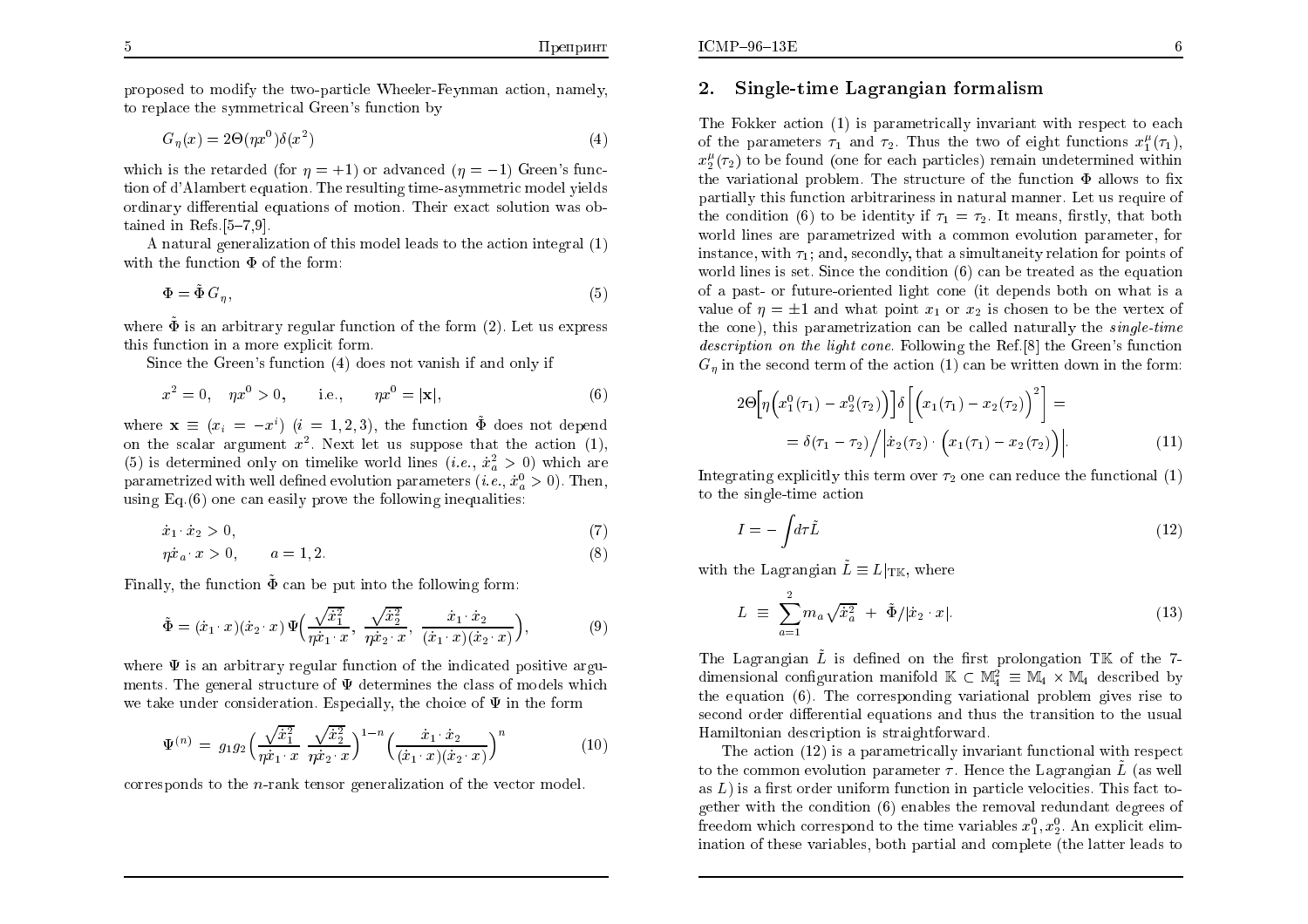the ordinary Lagrangian description in the 6-dimensional conguration space) breaks the manifest covariance of the description and makes the hamiltonization procedure cumbersome.

It is more convenient to renew a manifest covariance by means of transition to the Lagrangian description on the 8-dimensional conguration space  $\mathbb{M}^2$ . For this purpose an unconditional extremum problem is modied in fa vour of an equivalent conditional extremum problem of the action

$$
I' = -\int d\tau \,(L + \lambda x^2) \tag{14}
$$

with the Lagrangian (13) defined on  $TM_4^2$ . Here the Lagrangian multiplier  $\lambda$  is introduced to take into account the condition (6) as the holonomic constraint (the boundary constraint  $\eta x^0 > 0$  is meant also).

For the sake of construction of the Hamiltonian description it is desirable to put the Lagrangian (13) in a more convenient form. Let usparametrize the space  $\mathbb{M}^2_4$  by the collective variables

$$
y^{\mu} \equiv \frac{1}{2}(x_1^{\mu} + x_2^{\mu}), \qquad x^{\mu} \equiv x_1^{\mu} - x_2^{\mu}
$$
 (15)

(the external and internal variables respectively) in terms of whic h

$$
x_a^{\mu} = y^{\mu} + \frac{1}{2}(-)^{\bar{a}}x^{\mu}, \qquad a = 1, 2, \quad \bar{a} = 3 - a. \tag{16}
$$

Taking into account the inequalities  $(8)$  and the differential consequence of the constraint  $(6)$ , *i.e.*,

$$
\dot{x} \cdot x = 0,\tag{17}
$$

the following positive function can be introduced and written down in afew ways:

$$
\theta \equiv \eta \dot{y} \cdot x = \eta \dot{x}_1 \cdot x = \eta \dot{x}_2 \cdot x > 0. \tag{18}
$$

Then the Lagrangian (13) takes the following form:

$$
L = \theta F(\sigma_1, \sigma_2, \delta),\tag{19}
$$

$$
F \equiv \sum_{a=1}^{2} m_a \sigma_a + \Psi(\sigma_1, \sigma_2, \delta), \qquad (20)
$$

where an interacting term  $\Psi$ , and thus the total expression  $F$ , may be an arbitrary function of positive arguments:

$$
\sigma_a \equiv \sqrt{\dot{x}_a^2} / \theta = \sqrt{\dot{y}^2 + (-)^{\bar{a}} \dot{y} \cdot \dot{x} + \frac{1}{4} \dot{x}^2} / \theta, \qquad a = 1, 2,
$$
  

$$
\delta \equiv \dot{x}_1 \cdot \dot{x}_2 / \theta^2 = (\dot{y}^2 - \frac{1}{4} \dot{x}^2) / \theta^2.
$$
 (21)

Especially, for Eq.(10) we have

$$
\Psi^{(n)} = g_1 g_2 (\sigma_1 \sigma_2)^{1-n} \delta^n. \tag{22}
$$

Poincaré-invariance of both the Lagrangian (19) and the constraint (6) leads to the existence of ten Noether's integrals of motion. These are the total momentum  $P_{\mu}$  of the system and the angular momentum tensor

$$
J_{\mu\nu} = y_{\mu} P_{\nu} - y_{\nu} P_{\mu} + \Omega_{\mu\nu},\tag{23}
$$

where

$$
\Omega_{\mu\nu} \equiv x_{\mu} w_{\nu} - x_{\nu} w_{\mu},\tag{24}
$$

$$
P_{\mu} \equiv \frac{\partial L}{\partial \dot{y}^{\mu}} = \left(\frac{F_1'}{\sigma_1} + \frac{F_2'}{\sigma_2} + 2F_3'\right) \frac{\dot{y}_{\mu}}{\theta} + \frac{1}{2} \left(\frac{F_1'}{\sigma_1} - \frac{F_2'}{\sigma_2}\right) \frac{\dot{x}_{\mu}}{\theta} + \\qquad \qquad + (F - \sigma_1 F_1' - \sigma_2 F_2' - 2\delta F_3') \eta x_{\mu}, \tag{25}
$$

$$
w_{\mu} \equiv \frac{\partial L}{\partial \dot{x}^{\mu}} = \frac{1}{2} \left( \frac{F_1'}{\sigma_1} - \frac{F_2'}{\sigma_2} \right) \frac{\dot{y}_{\mu}}{\theta} + \frac{1}{4} \left( \frac{F_1'}{\sigma_1} + \frac{F_2'}{\sigma_2} - 2F_2' \right) \frac{\dot{x}_{\mu}}{\theta},\tag{26}
$$

and  $F_a' \equiv \partial F / \partial \sigma_a$   $(a = 1, 2), F_b' \equiv \partial F / \partial \delta$ .

 $\rm{Besides,~the~Lagrangian~(19)~satisfies~identity:}$ 

$$
\dot{y} \cdot P + \dot{x} \cdot w - L = 0 \tag{27}
$$

which is the consequence of parametric invariance of the action  $(14)$ .

#### 3.Canonical formalism with constraints

The Lagrangian description in the configuration space  $\mathbb{M}^2_4$  enables a natural transition to the manifestly co variant Hamiltonian description with constraints [20] on the 16-dimensional phase space  $T^*\mathbb{M}_4^2$ . First of all consider general features of such a description.

Let us parametrize the space  $T^*\mathbb{M}^2_4$  by the position variables  $y^{\mu}$ ,  $x^{\mu}$ and conjugated momenta  $P_{\mu}, w_{\mu}$ , and introduce the standard Poisson brackets [..., ...]. Then the above integrals of motion  $P_{\mu}$  and  $J_{\mu\nu}$  become the generators of the canonical realization of the Poincaré group in  $T^*\mathbb{M}_4^2$ 

By virtue of the parametric invariance of the Lagrangian description the canonical Hamiltonian vanishes (as follows from the identity  $(27)$ ) and the dynamics of a system is determined by the Poincaré-invariant<br>constraint which can be solled as the mass shall constraint in anglesy to constraint which can be called as the *mass-shell constraint* in analogy to the single-particle case.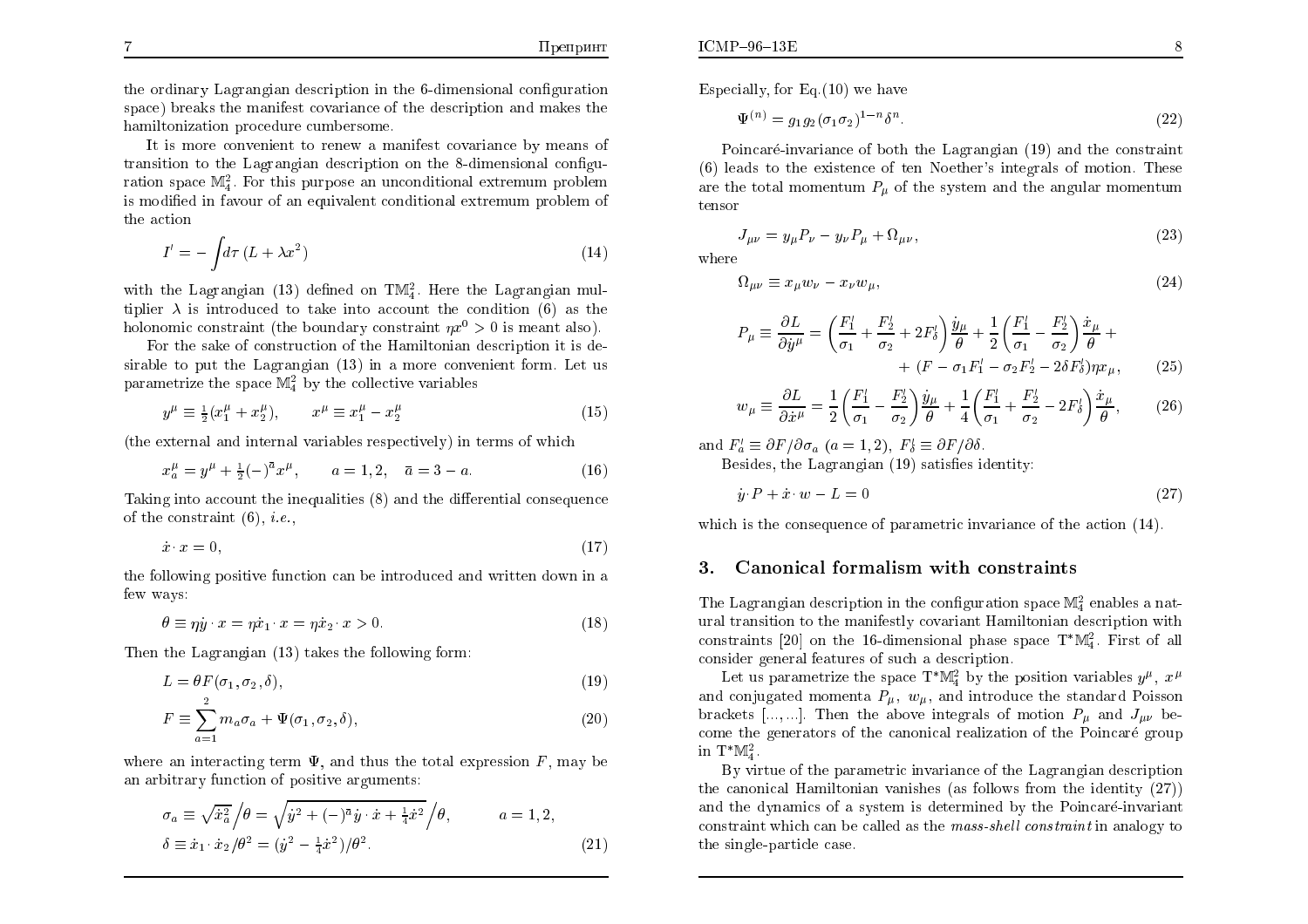Besides, the kinematical constraint (6) is carried into the Hamiltonian description too, so that both these constraints are the primary ones.<br>———————————————————— The constraint (6) allows to remo ve <sup>a</sup> redundant internal coordinate, for one  $x^0$ . A conjugated momentum variable  $(w_0$  in present instance) is obviously unobservable and is sooner or later subject to elimination by means of a secondary constraint whic h can be found to provide a selfconsistency of the description. Instead, it is more convenient to construct the Hamiltonian description is such a form which uses at the beginning<br>the chaeruphles only. The latters are meant as suchtities which de not the observables only. The latters are meant as quantities whic h do not depend on the redundant momentum variable. Of course, there exist arbitrariness in a choice of redundant variables. Nevertheless it is possible to formulate the observability condition unambiguously. Namely, the function  $f(y, x, P, w)$  is observable if it satisfies the condition:

$$
[f, x^2] \approx 0,\tag{28}
$$

where sign " $\approx$ " denotes an equality on the light cone (6). Integrating the condition (28) one conclude that an observable can be an arbitrary function of the covariant arguments  $y^{\mu}$ ,  $x^{\mu}$ ,  $P_{\mu}$  and  $v_{\mu} \equiv P^{\nu} \Omega_{\nu \mu} / P \cdot x$ (see (24)) which form 15 independent quantities (because  $P \cdot v \equiv 0$ ).

The covariant particle coordinates  $x_i^{\mu}$  and the canonical generators  $P_{\mu}$ ,  $J_{\mu\nu}$  are evidently the observables (in sense of the definition (28)). This means that the description in terms of observables only provides the complete <sup>p</sup>hysically important information concerning the classical motion of a system. Hence it is natural to require of the Hamiltonian equations of observable motion to be expressed in terms of observables only. This requirement is fulfilled if the function on the left-hand side (l.h.s.) of the mass-shell constraint is observable. Besides the  $x^2$  there exist 4 independent Poincaré-invariant functions of the observables. They are  $P^2$ ,  $v^2$ ,  $P \cdot x$  and  $v \cdot x \approx w \cdot x$ . Thus the general structure of the mass-shell constraint is as follows:

$$
\phi(P^2, v^2, P \cdot x, v \cdot x) = 0.
$$
\n(29)

Since the  $\phi$  satisfies the condition (28), the corresponding Hamiltonian equations of motion hold the constraint (6) and do not produce any secondary constraints. It follows from this fact that an extra constraint for redundant momentum variable would arise as the primary constraint only and thus the set of equations (25), (26) would be twice  $\alpha$  degenerated. For the present this extra constraint may be not taken into account because of no its <sup>p</sup>hysical meaning while the constraints (29) and $(6)$  are considered as the pair of first class constraints which determine completely the dynamics of the observables.

Rather genera<sup>l</sup> above considerations lead to the Hamiltonian mechan ics which embraces the class of particle systems as wide as the original Fokker or Lagrangian formalism does. Indeed, the mass-shell constraint (29) can be considered as an equalit y whic h determines implicitly one of the argument of  $\phi$  as a function of three other arguments. And so, the variety of all possible models in both the original Fokker and resulting Hamiltonian formalisms is <sup>g</sup>iven rise (except few degenerate cases) byan arbitrary function of three arguments.

Now we follow step–by–step the hamiltonization procedure of an ar- bitrary time-asymmetric model whic h is <sup>g</sup>iven originally by means of its Fokker or Lagrangian formulation. For this purpose consider the relations  $(25)-(26)$  as the set of equations for the particle velocities to be found. In genera<sup>l</sup> case the rank defect of this set is <sup>1</sup> (as the consequence of the parametric invariance of the description). In order to obtain the mass-shell constraint in the desirable form  $(29)$  it is necessary to decrease the rank of the set  $(25)-(26)$  by 1. This is possible owing to the holonomicity of the constraint  $(6)$ . Indeed, its differential consequence  $(17)$ sets an additional relation for velocities which can be taken into account on the right-hand side  $(r-h.s.)$  of Eqs. $(25)-(26)$ . After this is done one can easy to see that the indicated in Eq.(29) <sup>4</sup> arguments of the function  $\phi$  can be expressed in terms of 3 independent functions  $\sigma_1$ ,  $\sigma_2$ ,  $\delta$  (21)  $\sigma$  coordinates and velocities. Especially,

$$
P \cdot x = \eta \left( \frac{F_1'}{\sigma_1} + \frac{F_2'}{\sigma_2} + 2F_3' \right),\tag{30}
$$

$$
v \cdot x = \frac{\eta}{2} \left( \frac{F_1'}{\sigma_1} - \frac{F_2'}{\sigma_2} \right),\tag{31}
$$

$$
P^{2} = \sum_{a=1}^{2} \left( \frac{F'_{a}}{\sigma_{a}} + F'_{\delta} \right)^{2} \sigma_{a}^{2} + 2 \left( \frac{F'_{1}}{\sigma_{1}} + F'_{\delta} \right) \left( \frac{F'_{2}}{\sigma_{2}} + F'_{\delta} \right) \delta +
$$
  
+ 2 \left( \frac{F'\_{1}}{\sigma\_{1}} + \frac{F'\_{2}}{\sigma\_{2}} + 2F'\_{\delta} \right) (F - \sigma\_{1}F'\_{1} - \sigma\_{2}F'\_{2} - 2\delta F'\_{\delta}), \qquad (32)

while the remaining quantity  $v^2$  obeys the relation

$$
v^{2} + (v \cdot x)^{2} P^{2} / (P \cdot x)^{2} +
$$
  
+ 
$$
\frac{\Delta}{\eta P \cdot x} \left( \frac{P^{2}}{\eta P \cdot x} - 2F + \sigma_{1} F'_{1} + \sigma_{2} F'_{2} + 2\delta F'_{\delta} \right) = 0,
$$
 (33)

where

$$
\Delta \equiv \frac{F_1'}{\sigma_1} \frac{F_2'}{\sigma_2} - F_\delta'^2. \tag{34}
$$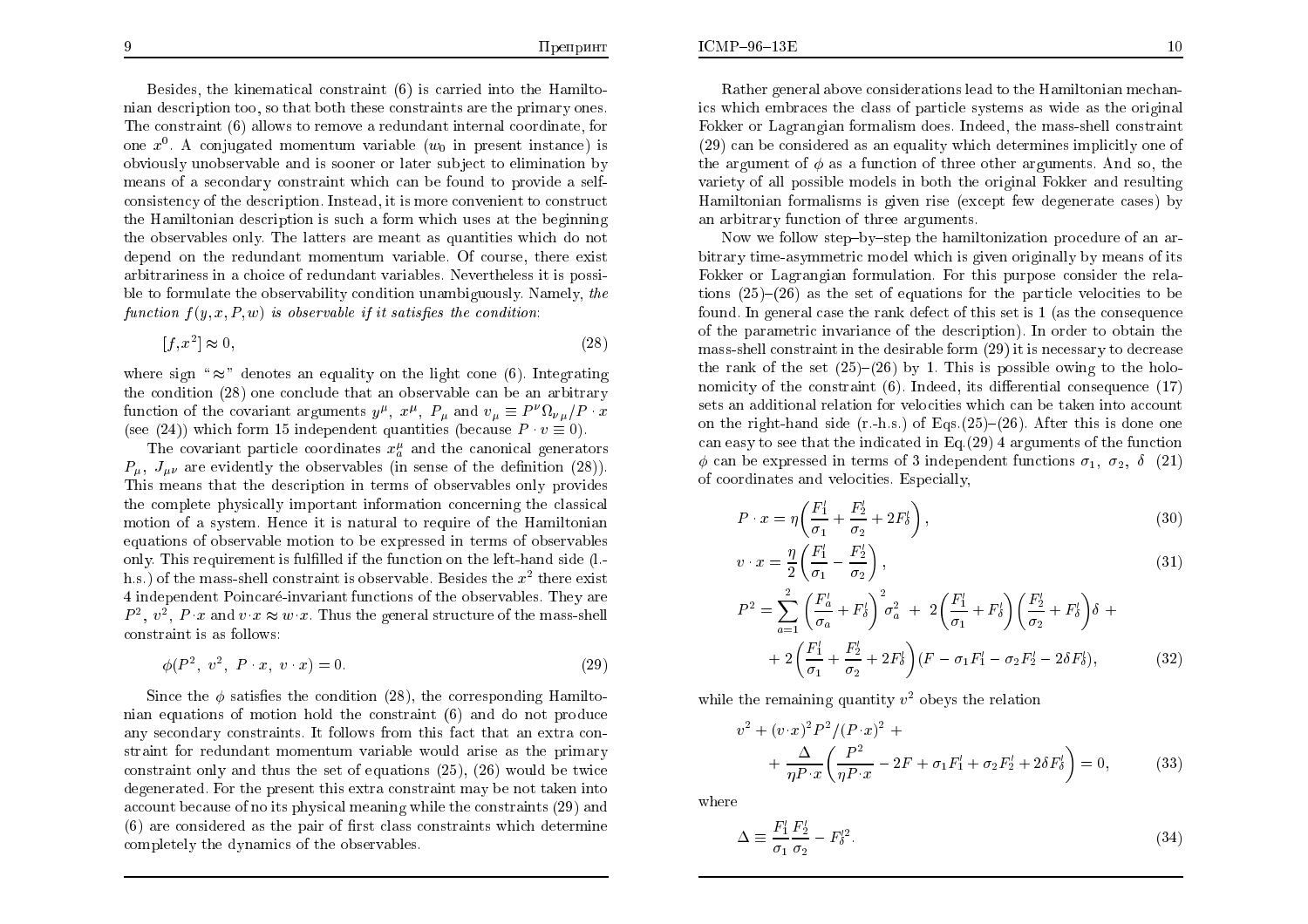Eliminating  $\sigma_1$ ,  $\sigma_2$ ,  $\delta$  from the set of equations (30)–(33) one can find<br>the mass shall constraint in the farm (30). Notice that hesides the (30) the mass-shell constraint in the form  $(29)$ . Notice that besides the  $(30)$ - $(21)$  and some obtain and mass relation which determines the unchanged (31) one can obtain one more relation whic h determines the unobservable (in sense of (28)) quantity  $P \cdot w$  in terms of  $\sigma_1$ ,  $\sigma_2$ ,  $\delta$ . This makes it possible to find the above mentioned subsidiary primary constraint which has not any <sup>p</sup>hysical meaning and thus will be omitted from further consideration.

The possibilit y to construct the mass-shell constraint (29) in an explicit form depends on how successful can be excluded the quantities  $\sigma_1$ ,  $\sigma_2$ ,  $\delta$  from the relations (30)–(33). For example, if the set of equa-<br>tions (20) (22) normits the systems of a positive solution for  $z = \delta$ tions (30)–(32) permits the existence of a positive solution for  $\sigma_1$ ,  $\sigma_2$ ,  $\delta$ in terms of  $P(x, v, x, P^2)$ , its substitution into the l.-h.s of (33) yields the mass-shell constraint sought. In certain models the quantity  $\delta$  falls out the equations (30),(31) and (33). In these cases the only solving of two the equations (30) and (31) with respect to  $\sigma_1$ ,  $\sigma_2$  is needed what simplies the construction of the mass-shell constraint. The example of suc h a model whic h corresponds to the arbitrary superposition of the scalar, vector and confinement interactions is represented in Appendix A.

Taking into account the complicated nonlinear structure of the equations  $(30)$ – $(33)$ , one can expect an existence of some critical points in the phase (or prolonged configuration) space, at which this set of equations becomes degenerated or possesses a solution with unphysical (zero or negative) values of  $\sigma_1$ ,  $\sigma_2$ ,  $\delta$ . At such points the equivalence be tween the Lagrangian and Hamiltonian descriptions can break. Similar peculiarities occur when consider the one-dimensional time-asymmetric models [16]. They correspond to the <sup>p</sup>hysical situations when particles collide or reac h the speed of light. One can hope that at least some of such peculiarities would disappear in the three-dimensional counterparts of these models.

#### 4.Transition to the three-dimensional Hamiltonian description

The scheme of the transition from the manifestly covariant description of a canonical system with constraints to its three-dimensional formulation is well known in literature [21,22]. It consists in the reduction of an original phase space to a space of less dimensions (to be the reduced phase  $space \mathbb{P})$ , determined by means of relevant number of pairs of second class constraints. The latters serve also for constructing of the Dirac brackets  $[\,...,...]^*$  which being restricted to the  $\mathbb P$  induce on  $\mathbb P$  the symplectic structure, *i.e.*, the nondegenerated Poisson brackets  ${..., \dots}$ . Final step

of the reduction procedure consists in parametrization of  $\mathbb P$  by such vari- ables in terms of whic h the Poisson brac kets take the standard form. For this purpose it is convenient to use the Shanmugadhasan method [21], that is, to perform in original <sup>p</sup>hase space a canonical transformation which reduces the set of constraints to the canonical form. The latter is that form in which at least one constraint of each pair of second class constraints means the vanishing of that new canonical variable which must be eliminated. The remaining new variables parametrize the space  $\mathbb P$  in desirable way, *i.e.*, they are canonical with respect to the induced Poisson brac kets.

 $When first class constraints are present, arbitrary (in principle) gauge$ xing constraints of the same number can be added in order to use the above reduction procedure. In this case a proper choice of gauge xing constraints can simplify to a grea<sup>t</sup> extent the Sanmugadhasan $\text{transformation and/or a final description in the reduced space }\mathbb{P}.$ 

 In our case the manifestly co variant Hamiltonian description on the 16-dimensional space  $T^*M_4^2$  is based on three constraints. One of them is a first class constraint and two other form a pair of second class con- straints. Thus sucha description can be reduced to the description on the 12-dimensional phase space  $\mathbb P$ . It has shown above that the dynamics of such a system can be determined in physically equivalent way by the<br>nain of first class constraints, namely the mass shall constraint (20) and  $pair$  of first class constraints, namely, the mass-shell constraint  $(29)$  and the holonomic constraint (6). During the reduction procedure this fact allows to replace the abo ve mentioned second class constraint of nonphysical meaning by an arbitrary (not necessarily Poincaré-invariant) gauge fixing constraint

$$
\psi(y, x, P, w) = 0,\tag{35}
$$

where  $\psi$  obeys the only condition

$$
[\psi, x^2] \neq 0. \tag{36}
$$

The constraint (35), which together with the (6) removes a pair of redundant internal variables (for instance,  $x^0$  and  $w_0$ ), has purely formal meaning because its explicit form does not influence both the dynamics<br>of a surface and the stuncture of fixed three dimensional description of a system and the structure of final three-dimensional description.<br>La sador to same a secondary pair of external existing (for

In order to remove a redundant pair of external variables (for instance,  $y^0$  and  $P_0$ ) we need one more gauge fixing constraint which com plements the mass-shell constraint and completes whole set of constraints to the second class ones. This constraint breaks the parametric in variance of the description and fixes the evolution parameter in terms of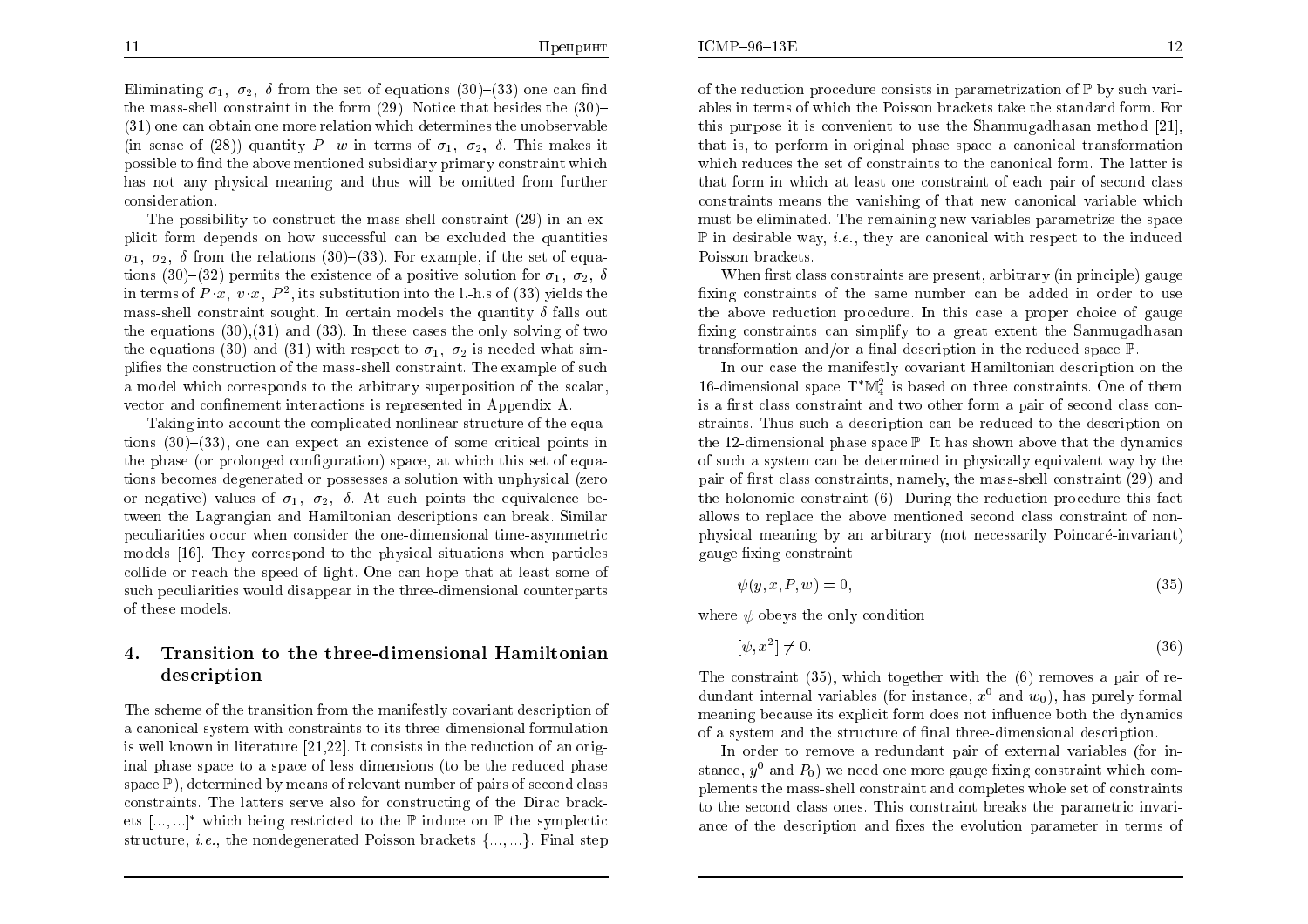observables. Therefore it can be dened as follows:

$$
\chi(y, x, P, v, t) = 0,\tag{37}
$$

where the function  $\chi$  is only restricted by the conditions

$$
[\chi, \phi] \neq 0,\tag{38}
$$

$$
\partial \chi / \partial t \neq 0; \tag{39}
$$

here and hereafter  $t$  denotes the evolution parameter fixed with the constraint (37) unlike the undetermined parameter  $\tau$ .

The gauge fixing constraint  $(37)$  (as well as the previous  $(35)$ ) does not in
uence the dynamics of a system, but its choice (together witha structure of the constraints (29) and (6)) determines specic features of final description, namely, the reduced phase space  $\mathbb{P}$  (as a submanifold of  $T^*\mathbb{M}_{4}^2$ , the induced Poisson brackets, and a possible choice of variables, in terms of whic h these brac kets take the canonical form. An explicit form of observables  $(i.e.,$  the covariant particle positions, the generators of the Peirscape gram at a) being functions of experience unichles of the of the Poincaré group  $etc.$ ) being functions of canonical variables of the  $space \mathbb{P}, depends on a choice of the constraint (37) too. Thus using the$ arbitrariness of this choice one can make the effective influence on the  $structure$  of the final description.

Notice, that the gauge freedom due to the parametric invariance is also typical for other manifestly covariant approaches  $[23–25]$ . It offers wide opportunities for three-dimensional reformulations of these approaches, for example, the obtaining of various forms of relativistic dynamics, the constructing of the formulation in whic ha selected group of dynamical variables gets a simpler description.

 In our case a special choice of the constraint (37) allows to avoidthe well-known *no-interaction theorem* [12], that is, to transit to such<br>these dimensional Hamiltonian description of time communities models a three-dimensional Hamiltonian description of time-asymmetric models in whic h the spatial co variant particle positions become the canonical variables. Indeed, following Darboux's theorem this is possible if and<br>rule: if the prichles  $\vec{u}$  (c. 1.2.3.1.2.3) maturally "commute" (in only if the variables  $x_a^i$   $(a = 1, 2; i = 1, 2, 3)$  mutually "commute" (in sense of the Poisson brackets on  $\mathbb{P}$ ), *i.e.*,

$$
\{x_a^i, x_b^j\} \equiv -[x_a^i, x_b^j]^*|_{\mathbb{P}} = 0, \qquad i, j = 1, 2, 3; \quad a, b = 1, 2 \tag{40}
$$

(here sign  $\ {\rm ''-}$ " is due to the choice of Minkowski metrics as in Sec.1). Taking the structure of the Dirac brac kets into account, the condition(40) takes the form:

$$
\left( [x_a^i, \phi][\chi, x_b^j] - [x_a^i, \chi][\phi, x_b^j] \right)_{\mathbb{P}} = 0.
$$
\n(41)

These relations can be treated as equations for the function  $\chi$  sought. Their solution

$$
\chi = \chi(y, x, P_0, t),\tag{42}
$$

where the function on the r.-h.s. is an arbitrary function of indicated arguments, can be chosen to satisfy the conditions (38), (39), what makes it possible the transition to the relevant reduced description.

The three-dimensional Hamiltonian description in terms of covariant variables is desirable in various aspects. For example, it simplifies the introduction of the interaction with external fields and allows the position representation on the quantum-mechanical level. But this description is not con venient for solvinga two-body problem, because it does not providea relevant separation of external and internal degrees of freedom. Below we propose the transition to another three-dimensional description in whic h the desirable separation is achieved using relativistic centre-of-massvariables.

#### 5. Three-dimensional Hamiltonian description in terms of relativistic centre-of-mass variables

We look for variables in terms of whic h the motion of a two-particle system as a whole can be separated naturally from its internal evolution.<br>It is associated to start this second in the framework of the manifosthe It is convenient to start this searc h in the framework of the manifestly covariant Hamiltonian description (in  $T^*\mathbb{M}$ ). We note, that the above defined external and internal variables  $y^{\mu}$ ,  $P_{\mu}$  and  $x^{\mu}$ ,  $w_{\mu}$  do not solve this task. Indeed, the manifestly co variant Hamiltonian equations of motion for external variables  $y^{\mu}$ ,

$$
\dot{y}^{\mu} \sim [y^{\mu}, \phi] = \partial \phi / \partial P_{\mu}, \qquad (43)
$$

predict an intricate external evolution due to the genera<sup>l</sup> structure of the function  $\phi$  (29) including a particle interaction. It is desirable to replace the  $y^{\mu}$  by another variables  $Q^{\mu}$  which describe the motion of a system as a whole like the motion of single particle with 4-momentum  $P_{\mu}$ , *i.e.*,

$$
\dot{Q}^{\mu} \sim P^{\mu} \tag{44}
$$

Such variables can be introduced by means of a canonical transformation<br>. in  $T^*\mathbb{M}_4^2$ ,

$$
(y^{\mu}, P_{\mu}, x^{\mu}, w_{\mu}) \mapsto (Q^{\mu}, P_{\mu}, \rho^{\mu}, \omega_{\mu}), \qquad (45)
$$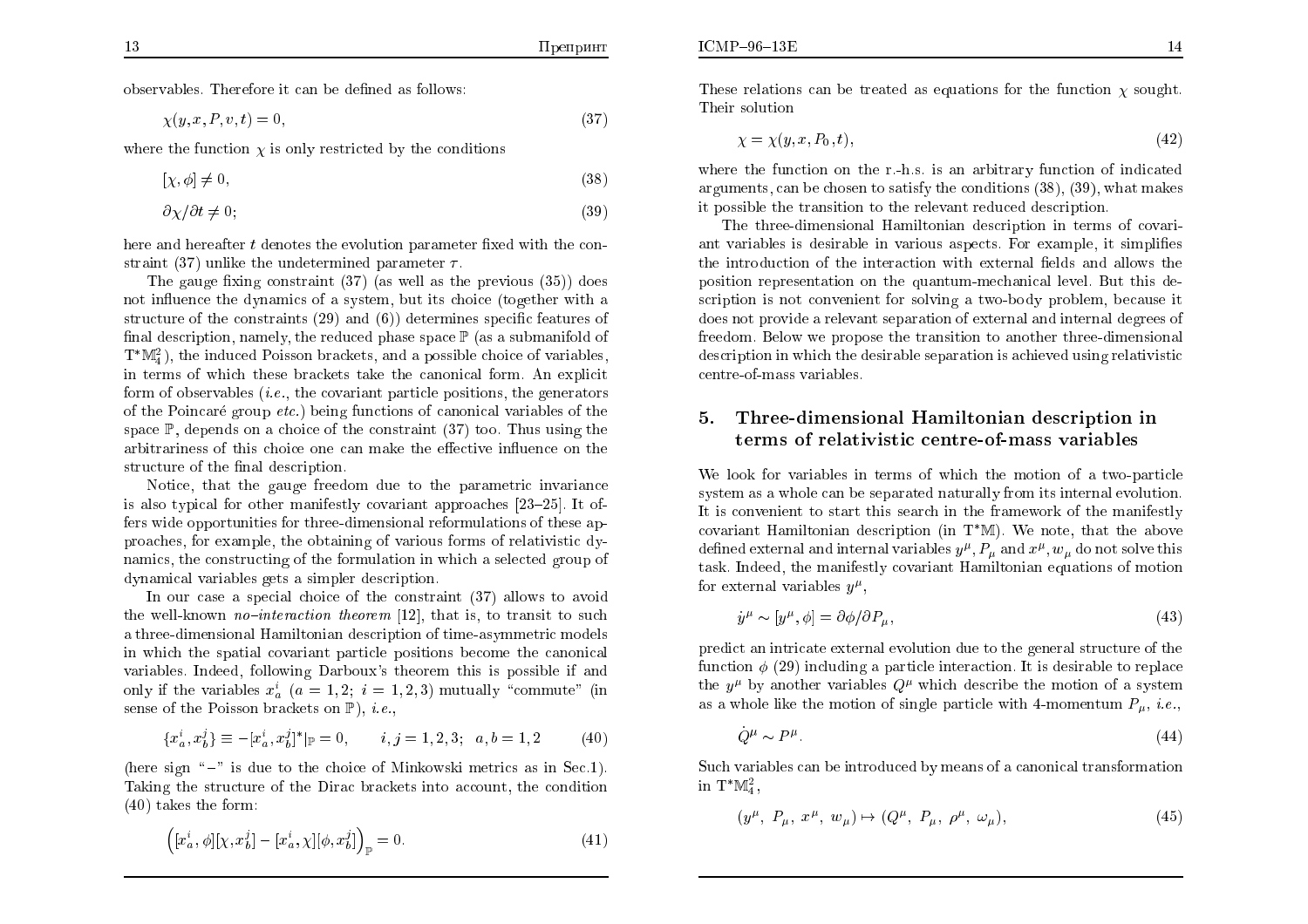which does not change the total 4-momentum  $P_{\mu}$  and provides a dependence of the function  $\phi$  on new external variables through the  $P^2$ only.

The transformation (45) can be naturally determined by means of the generating function:

$$
W(y, P, x, \omega) = P_{\mu}y^{\mu} + \omega_{\nu}\Lambda (P/|P|)^{\nu}_{\mu}x^{\mu}, \qquad (46)
$$

where  $|P| \equiv \sqrt{P^2}$ , and  $\|\Lambda(P/|P|)^{\nu}_{\mu}\| \in SO(1,3)$  obeys the condition:  $\Lambda^{\mu}_{\;\nu}P^{\nu}=\delta^{\mu}_{0}$  $\binom{\mu}{0} |P|$ . (47)

The matrix  $\Lambda$  describes the Lorentz transformation into the centre-ofinertia reference frame. The condition  $(47)$  fixes the  $\Lambda$  up to an arbitrary matrix of spatial rotation (which can depend on  $P$ ). Missing details we note that this arbitrariness allows to ge<sup>t</sup> as the result of a following reduction procedure various Hamiltonian forms of dynamics (see, for example, [22,26]).

Let us choose  $\Lambda$  as the pure boost, *i.e.*,

$$
\|\Lambda^{\mu}_{\ \nu}\| = \left\|\frac{\frac{P_0}{|P|} \qquad \frac{P_j}{|P|}}{\frac{P_i}{|P|} \left\|\delta_{ij} + \frac{P_i P_j}{|P|(|P| + P_0)}\right\|}\right. \tag{48}
$$

Then we obtain the final description in the framework of the Bakamjian- Thomas (BT) model, that is, the three-dimensional Hamiltonian description in the instant form of dynamics formulated in terms of the centre-<br>-f was a spiritles of-massvariables.

Let us write down explicitly the canonical transformation generated by the function (46),

$$
y^{\mu} = Q^{\mu} - \frac{1}{2} S_{\lambda \nu} \Lambda_{\tau}^{\lambda} \partial \Lambda^{\nu \tau} / \partial P_{\mu}, \tag{49}
$$

$$
x^{\mu} = \rho^{\nu} \Lambda_{\nu}^{\ \mu}, \quad w_{\mu} = \omega_{\nu} \Lambda^{\nu}_{\ \mu}, \tag{50}
$$

where

$$
S_{\mu\nu} \equiv \Lambda_{\mu}^{\ \tau} \Lambda_{\nu}^{\ \sigma} \Omega_{\tau\sigma} = \rho_{\mu} \omega_{\nu} - \rho_{\nu} \omega_{\mu},\tag{51}
$$

and express the constraints  $(6)$  and  $(29)$  in terms of new variables:

$$
\rho^2 = 0, \quad \eta \rho^0 > 0, \qquad \text{i.e.,} \qquad \rho^0 - \eta |\rho| = 0,
$$
 (52)

$$
P^2 - M^2 (S_{0\sigma} S^{0\sigma}, \ \rho^0, \ \rho \cdot \omega) = 0. \tag{53}
$$

The function  $M$  in the l.-h.s. of Eq.(53) is the positive solution of the equation: equation:

$$
\phi(M^2, M^2 S_{0\sigma} S^{0\sigma}, M\rho^0, \rho \cdot \omega) = 0 \tag{54}
$$

and has a sense of the total mass of the system. Under the genera<sup>l</sup> analysis of the description (when  $\phi$  is meant arbitrary) the mass M can be considered as an arbitrary function of the indicated scalar combinations considered as an arbitrary function of the indicated scalar combinations of the internal canonical variables  $\rho^\mu, \omega_\mu$ . It is obvious that the massshell constraint (53) satisfies the condition (44) regardless of the internal

dynamics of the system. So, we have the desirable separation of variables.Now we perform the transition to the three-dimensional Hamiltonian<br>suintian following the scheme prepased in Sec.4. Let chaose the gauge description following the scheme proposed in Sec.4. Let choose the gauge fixing constraint  $(37)$  in the following form:

$$
Q^{0} - t \equiv y^{0} + \text{tr}(\Lambda \Omega \partial \Lambda^{T}/\partial P_{0}) - t = 0,
$$
\n(55)

while the constraint (35) is meant arbitrary.

 $ICMP-96-13E$ 

Following the Sanmugadhasan method [21] we perform the canonical transformation

$$
(Q^{0}, Q^{i}, P_{0}, P_{i}, \rho^{0}, \rho^{i}, \omega_{0}, \omega_{i}) \mapsto \mapsto (\bar{Q}^{0}, Q^{i}, P_{0}, P_{i}, \bar{\rho}^{0}, \rho^{i}, \omega_{0}, \pi_{i})
$$
(56)

which is determined by the generating function:

$$
\tilde{W} = P_0(Q^0 - t) + P_i Q^i + \omega_0(\rho^0 - \eta|\rho|) + \pi_i \rho^i.
$$
\n(57)

It has the following explicit form:

$$
\bar{Q}^0 = Q^0 - t, \quad \bar{\rho}^0 = \rho^0 - \eta |\rho|, \quad \pi_i = \omega_i - \eta \omega_0 \rho_i / |\rho| \tag{58}
$$

(the remaining variables do not change). This transformation reduces the set of constraints to the canonical form  $(i.e., two the constraints  
(52) and (54) among four ones, need  $\bar{5}^0$  and  $\bar{O}^0$ .) Reides$ (52) and (54) among four ones read:  $\bar{\rho}^0 = 0$  and  $\bar{Q}^0 = 0$ ). Besides, due to the explicit dependence of the transformation  $(56)-(58)$  on t, the Hamiltonian  $H = P_0$  appears. A following reduction of the description onto the 12-dimensional <sup>p</sup>hase space P parametrized by the canonical variables  $Q^i$ ,  $P_i$ ,  $\rho^i$ ,  $\pi_i$   $(i = 1, 2, 3)$  is straightforward and leads to the BT model [27] with the well-known canonical generators of the Poincaré group,

$$
H = P_0 = \sqrt{M^2 + \mathbf{P}^2}, \quad P_i,
$$
  
\n
$$
J_i = \varepsilon_{ij}{}^k Q^j P_k + S_i,
$$
  
\n
$$
K_i = -tP_i + Q_i H + \frac{(\mathbf{P} \times \mathbf{S})_i}{M + H},
$$
\n(59)

Here  $S \equiv \rho \times \pi$  is the total spin (the internal angular momentum) of the system, and  $M(\boldsymbol{\rho},\boldsymbol{\pi})$  is the total mass of the system which determines its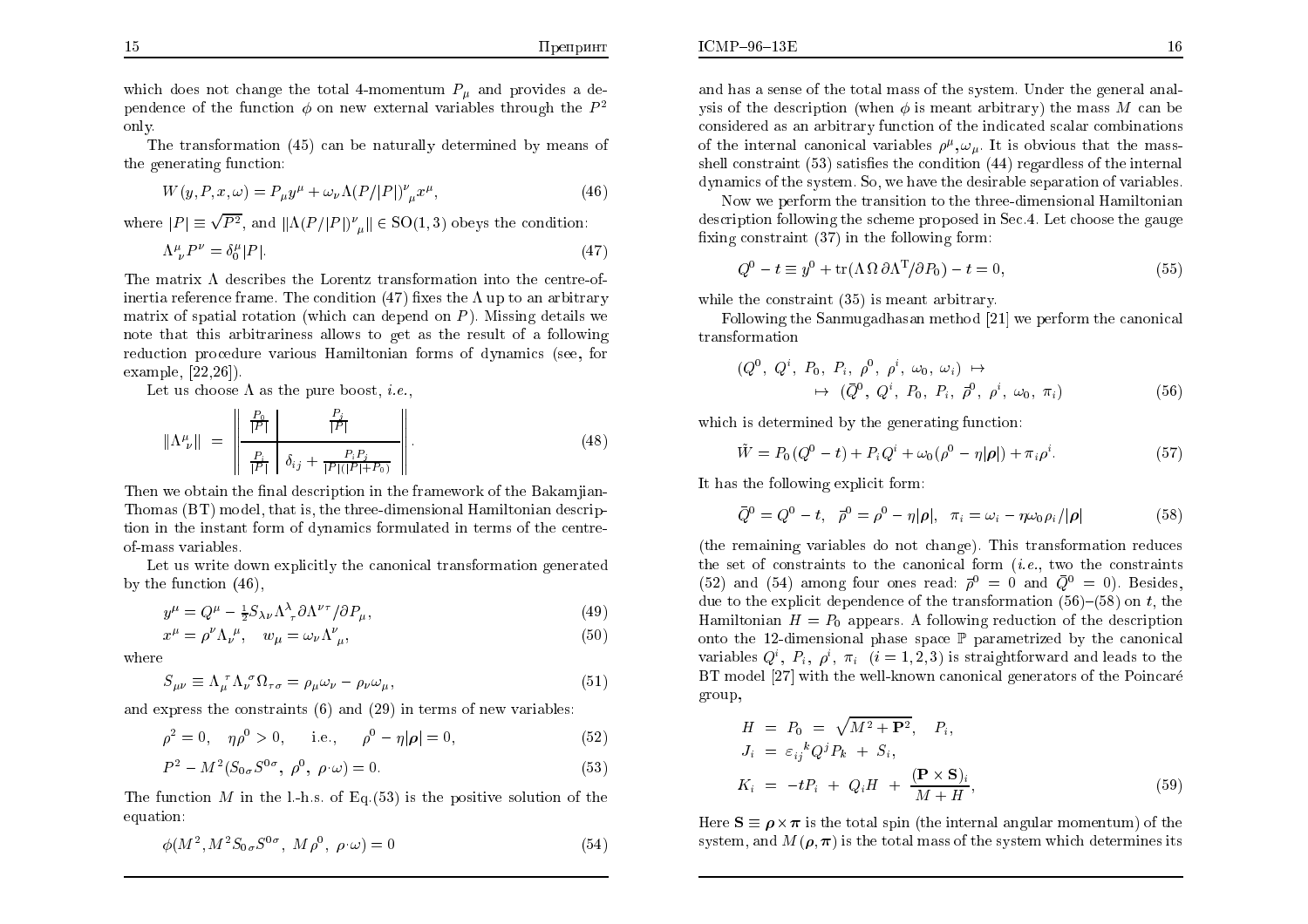dynamics in the reduced space  $\mathbb P.$  In our case  $M$  is the positive solution<br>of the equation: of the equation:

$$
\phi(M^2, -M^2 \rho^2 \pi^2, \ \eta M \rho, -\rho \cdot \pi) = 0,
$$
\n(60)

which we call the *mass-shell equation* (here  $\rho \equiv |\rho|$ ,  $\pi \equiv |\pi|$ ).

 Besides the canonical realization of the Poincare group, the proposed in Sect.4 reduction scheme permits to obtain the co variant coordinatesof particles  $x_i^{\mu}$  as functions of the canonical variables, what makes it possible to build particle world lines in the Minkowski space  $\mathbb{M}_4$ . Using constraints in the r.-h.s. of Eqs.(15) and  $(48)-(51)$  it is easy to get the  $x_a^{\mu}$  explicitly,

$$
x_a^{\mu} = X^{\mu} + \left[\Lambda^{T}(P/M)\right]^{\mu} e_a^{\nu}(\rho, \pi), \tag{61}
$$

where

$$
X^0 = t,\t\t(62)
$$

$$
X^{i} = Q^{i} - \frac{(\mathbf{P} \times \mathbf{S})^{i}}{M(M+H)}
$$
\n(63)

are the well-known Pryce centre-of-inertia variables [28], and

$$
e_a^0 = \frac{1}{2}(-)^{\bar{a}} \eta \rho, \quad e_a^i = \frac{1}{2}(-)^{\bar{a}} \rho^i + \eta \rho \pi^i / M, \quad a = 1, 2, \quad \bar{a} = 3 - a. \tag{64}
$$

The formulae  $(61)-(64)$  correspond to the special choice of general expressions for the covariant coordinates which is proposed in Refs.[29,30] for a space-time interpretation of the BT model.

It is worth to note that the spatial particle positions  $x_a^i$  are not mutually involutive (in sense of Poisson brackets on  $\mathbb{P}$ ), i.e.,

$$
\{x_a^i, x_b^j\} \neq 0. \tag{65}
$$

It means that the BT description of time-asymmetric models is not canonically equivalent to their Hamiltonian description in terms of co variant variables (although their dynamics is the same in both the descriptions). This situation takes <sup>p</sup>lace even in the free-particle case: when westart from the Lagrangian description on the light cone (taking  $\Psi = 0$ <br>in (20)), we same to the PT description of two free porticles in which in (20)), we come to the BT description of two free particles in whic hthe function of the total mass  $M$  has a nonstandard form and the par-<br>ticle positions are not "commutative". This description is considered in ticle positions are not \commutative". This description is considered in Appendix B and its relation to the standard Hamiltonian description of the free particles in the instant form of dynamics is found.

## 6. Reduction of the relativistic two-body problem to  $\alpha$  and ratures quadratures

In the BT model the 12-dimensional <sup>p</sup>hase space P can be expanded naturally onto the external and internal subspaces  $\mathbb{P} = \mathbb{P}_{ex} \times \mathbb{P}_{in}$ , where the  $\mathbb{P}_{ex}$  is parametrized by the external variables  $Q_i$ ,  $P_i$  and the  $\mathbb{P}_{in}$  is parametrized by the internal variables  $\rho_i$ ,  $\pi_i$ .

Due to Poincaré-invariance of the description it is sufficient to choose the centre-of-inertia reference frame in whic h

$$
\mathbf{P} = \mathbf{0}, \quad \mathbf{K} = \mathbf{0}, \tag{66}
$$

so that

 $ICMP-96-13E$ 

$$
\mathbf{Q} = \mathbf{0}, \quad \mathbf{X} = \mathbf{0}, \tag{67}
$$

and then to consider the subspace  $\mathbb{P}_{in}$  only. At this point the problem is reduced to the rotating-invariant problem of some effective single body.<br>The corresponding phase trainateny lies in the plane which is orthogonal The corresponding <sup>p</sup>hase tra jectory lies in the <sup>p</sup>lane whic h is orthogonal to the S. For its description it is naturally to use the polar coordinates,

$$
\rho = \rho \epsilon_{\rho}, \quad \pi = \pi_{\rho} \epsilon_{\rho} + S \epsilon_{\varphi} / \rho; \tag{68}
$$

here  $S \equiv |\mathbf{S}|$ ; the unit vectors  $\boldsymbol{\epsilon}_{\rho}$ ,  $\boldsymbol{\epsilon}_{\varphi}$  are orthogonal to the **S**, they form together with  $S$  a right triplet of vectors and can be decomposed in the usual manner in terms of the Cartesian unit vectors  $\mathbf{i}, \mathbf{j}, \textit{i.e.},$ 

$$
\epsilon_{\rho} = \mathbf{i}\cos\varphi + \mathbf{j}\sin\varphi, \quad \epsilon_{\varphi} = -\mathbf{i}\sin\varphi + \mathbf{j}\cos\varphi, \tag{69}
$$

where  $\varphi$  is the polar angle.

In terms of this denotations the mass-shell equation (60) reads:

$$
\phi(M^2, -M^2(\rho^2 \pi_\rho^2 + S^2), \ \eta M \rho, -\rho \pi_\rho) = 0,\tag{70}
$$

and the covariant coordinates of particles  $(61)-(64)$  take the form:

$$
x_a^0 = t + \frac{1}{2} (-)^{\bar{a}} \eta \rho, \tag{71}
$$

$$
\mathbf{x}_a = \left(\frac{1}{2}(-)^{\bar{a}} + \eta \pi_\rho/M\right) \rho \boldsymbol{\epsilon}_\rho + \eta S \boldsymbol{\epsilon}_\varphi / M. \tag{72}
$$

Using the equation (70) the internal radial momentum  $\pi_{\rho}$  can be expressed in terms of  $\rho$ ,  $M$ ,  $S$  and then following the Hamilton-Jakobi method a solution of the Hamilton equations can be locally found in quadratures,

$$
t - t_0 = \int d\rho \; \partial \pi_\rho(\rho, M, S) / \partial M, \tag{73}
$$

$$
\varphi - \varphi_0 = - \int d\rho \; \partial \pi_\rho(\rho, M, S) / \partial S. \tag{74}
$$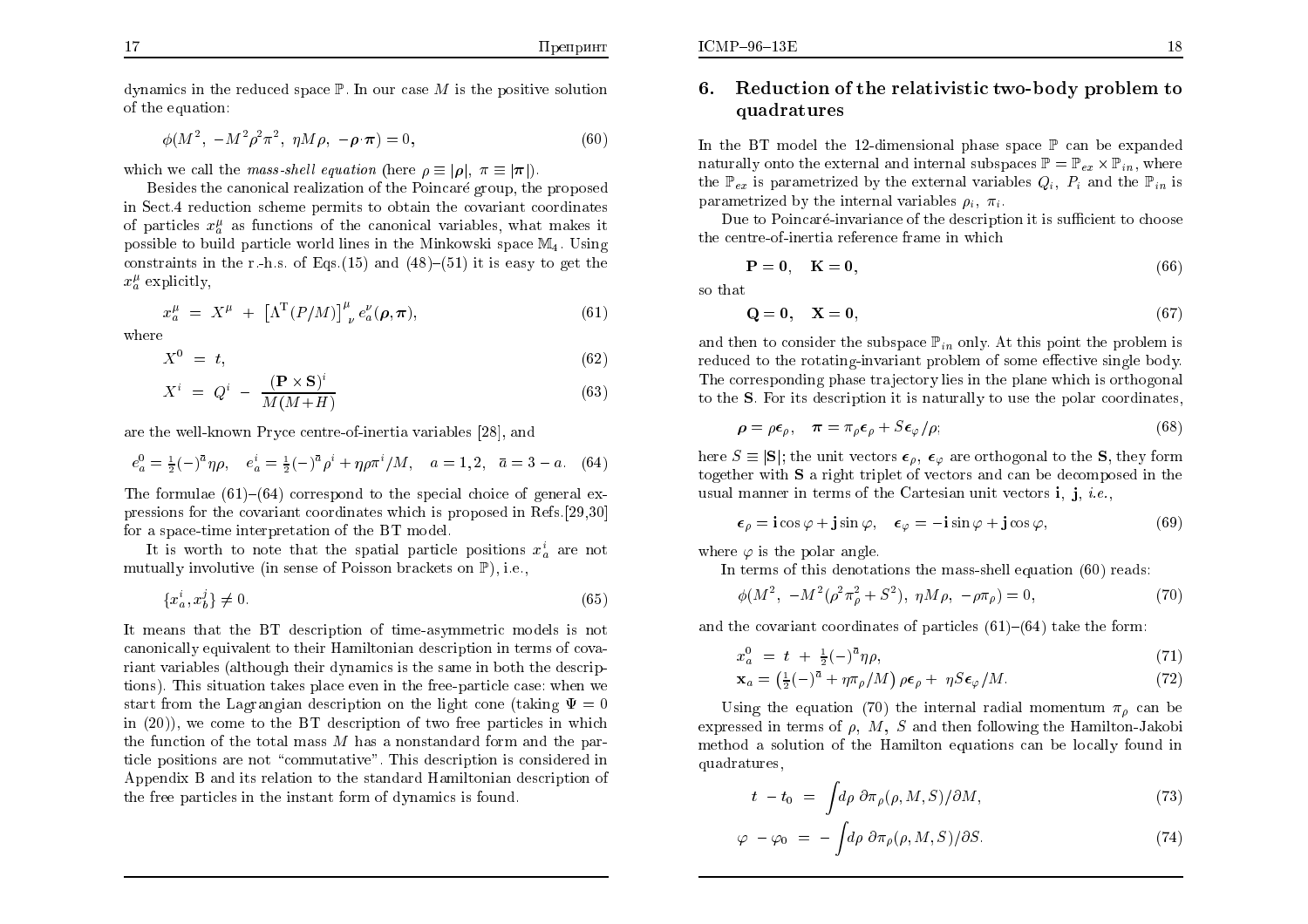The function  $\pi_{\rho}(\rho, M, S)$  usually consists of few branches and describes the projection of the phase trajectory onto the subspace of the radial variables  $(\rho, \pi_{\rho}) \equiv \mathbb{P}_{\rho} \subset \mathbb{P}_{in}$ . Thus the quadratures (73), (74) give a local solution of the problem only, *i.e.*, within the domain of values of  $\rho$ <br>in which some branch of the function  $\tau$ , wither In ender to obtain the in which some branch of the function  $\pi_{\rho}$  exists. In order to obtain the global solution it is necessary to sew up local solutions in such <sup>a</sup> way that the resulting curve in  $\mathbb{P}_{in}$  should be a continuous and preferably smooth curve. Generally such <sup>a</sup> <sup>p</sup>hase tra jectory can consist of few isolated continuous components, and <sup>p</sup>hysical meaning of some of them turns out to be not clear. This situation occurs often in various relativistic models [9,16] and needs <sup>a</sup> care when constructing their Hamiltonian description.

Finally we <sup>g</sup>ive the direct prescription how to obtain the mass-shell equation when the dynamics of <sup>a</sup> time-asymmetric model is <sup>g</sup>iven originally in the framework of the Fokker or Lagrangian formalism. In this case the function  $\phi$  in the l.-h.s. of Eq.(70) is determined by the structure of the function  $F(\sigma_1, \sigma_2, \delta)$  (20). Taking the relations (30)–(34) into account one can represent the corresponding mass-shell equation in the following form:

$$
S^{2}/\rho^{2} + (F'_{\delta} - (\frac{1}{4}M^{2} - \pi_{\rho}^{2})\rho/M) (M/\rho - 2F + \sigma_{1}F'_{1} + \sigma_{2}F'_{2} + 2\delta F'_{\delta}) = 0,
$$
 (75)

where  $\sigma_1$ ,  $\sigma_2$ ,  $\delta$  must be found from the set of equations:

$$
\frac{F_a'}{\sigma_a} + F_b' = b_a \equiv (\frac{1}{2}M + \eta(-)^a \pi_\rho) \rho, \qquad a = 1, 2,
$$
 (76)

$$
b_1^2 \sigma_1^2 + b_2^2 \sigma_2^2 + 2b_1 b_2 \delta + 2M \rho (F - \sigma_1 F_1' - \sigma_2 F_2' - 2\delta F_2') = M^2. \tag{77}
$$

## Conclusion

The formalism of the Fokker-type action integrals has arisen as one of<br>cash exames shorts PDIT In with of the short polation of this engage sh early approaches to RDIT. In spite of the closed relation of this approach to the field theory its application to the description of concrete physical systems is held up by difficulties due to nonlocality of the equations of motion. Alternatively <sup>a</sup> variety of other approaches which are more similar mathematically to the nonrelativistic mechanics appears. They make it possible the construction of much simpler (including exactly solvable) but usually <sup>p</sup>henomenological models of relativistic systems of interacting particles.

The class of time-asymmetric two-particle models proposed here can be considered as the compromise approach which lies on the frontier between the field theory and the relativistic mechanics of directly interacting particles and possesses some their advantages.

First of all, there exists <sup>a</sup> subclass of the time-asymmetric Fokker- $\tt{type}$  integrals which permits a field-theoretical interpretation of the particle interaction and thus it can lead to tractable models of various <sup>p</sup>hysical systems. There is also an important possibility to modify these integrals in order to take semiphenomenologically into account such field effects which by now can not be deduced from the first principles (for<br>example the phasemanan of sucely confinement) example, the phenomenon of quark confinement).

 $Second, the time-asymmetric models are descriptionally flexible. It$ is possible to reformulate them into the framework of the Lagrangian<br>and Hamiltonian formalisms (both in the manifostly correspondent of three and Hamiltonian formalisms (both in the manifestly covariant and threedimensional forms) using the covariant coordinates or the centre-of-mass variables. These opportunities are useful for the study of the models andenable their comparison with other models known in literature.

Third, all the time-asymmetric models are exactly solvable: their equations of motion are integrable in quadratures without use of any expansions in  $1/c$  nor coupling constant. We plan in next works the study of some most <sup>p</sup>hysically interesting models.

Author is much grateful to Professor R.Gaida and V.Tretyak for deep their interest in this work and helpful discussion.

## Appendix A. The model of particle system with<br>scalar vector and confinement interactions scalar, vector and confinement interactions

Let us choose the function  $\Psi(\sigma_1, \sigma_2, \delta)$  in the l.-h.s. of Eq.(20) as follows:

$$
\Psi = \alpha \sigma_1 \sigma_2 + \beta \delta + \gamma \tag{A.1}
$$

where  $\alpha, \beta, \gamma$  are arbitrary constants. The first and second terms on the r.-h.s. of Eq. $(A.1)$  correspond to the scalar and vector field-type interactions with the coupling constants  $\alpha$  and  $\beta$  respectively, and the third term describes the confinement interaction (when  $\gamma > 0$ ). In the nonrelativistic limit this model leads to the potential  $U = (\alpha + \beta)/r + \gamma r$ , where  $r$  is the distance between particles.

Calculating  $F_a'$  and  $F_b'$  for this case and substituting them into the l.-h.s. of Eq.(33) one can see that the latter does not depend on  $\delta$ . The corresponding set of equations  $(30){-}(31)$  takes the form:

$$
(m_a + \alpha \sigma_{\bar{a}} + \beta \sigma_a)/\sigma_a = b_a \equiv \eta(\frac{1}{2}P \cdot x + (-)^{\bar{a}}v \cdot x), \tag{A.2}
$$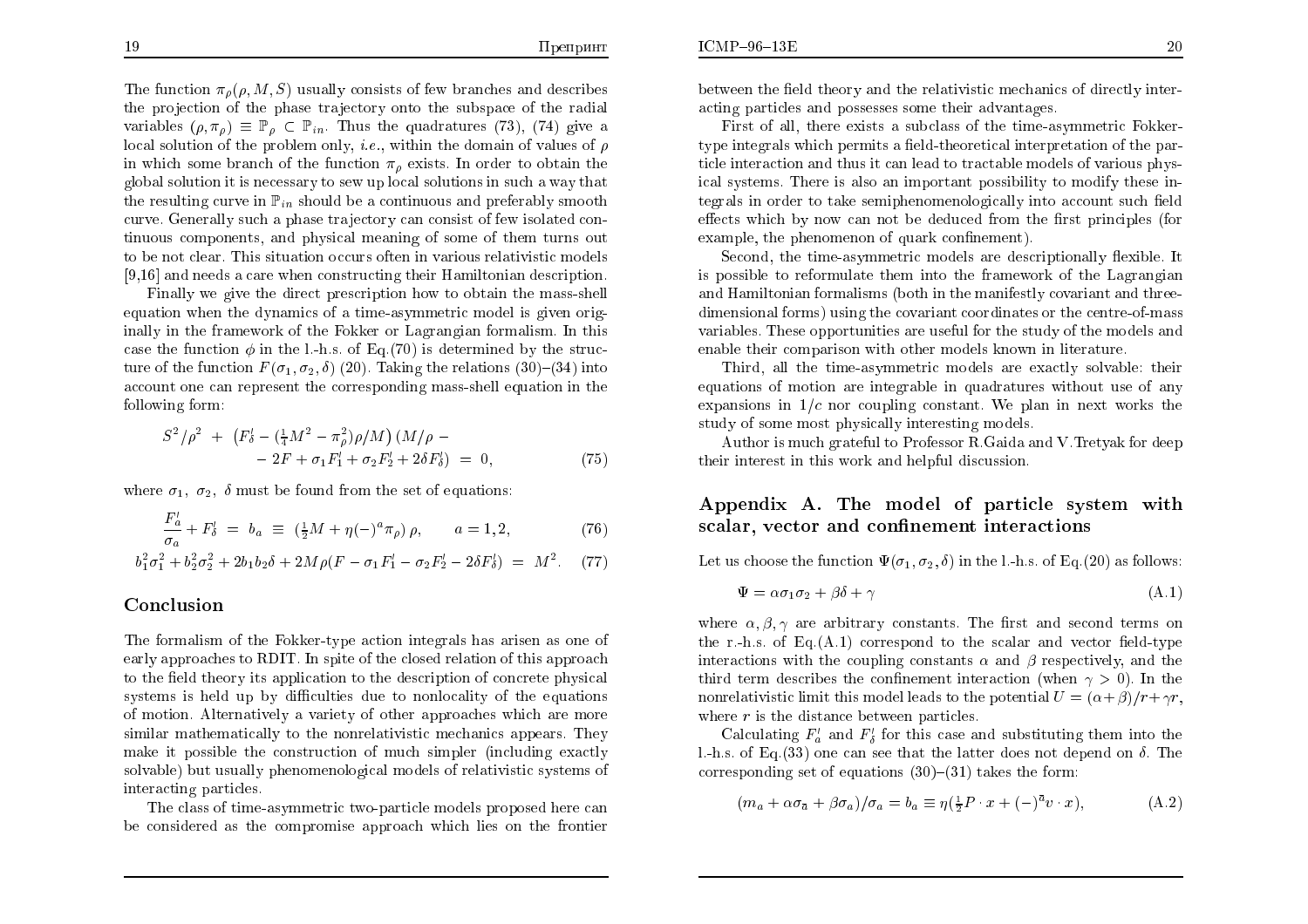and it can be easy solved with respect to  $\sigma_a$ :

$$
\sigma_a = \frac{(b_{\bar{a}} - \beta)m_a + \alpha m_{\bar{a}}}{(b_1 - \beta)(b_2 - \beta) - \alpha^2}.
$$
\n(A.3)

Finally, the substitution of  $\sigma_a$  (A.3) into the l.-h.s. of (33) gives the mass-shell constraint

$$
\phi = \phi_f + \phi_{int} = 0,\tag{A.4}
$$

where

$$
\phi_f = \frac{1}{4}P^2 - \frac{1}{2}(m_1^2 + m_2^2) + (m_1^2 - m_2^2)\frac{v \cdot x}{P \cdot x} + v^2
$$
\n(A.5)

is the free-particle term, and

$$
\phi_{int} = -\frac{2\alpha m_1 m_2 + \beta (P^2 - m_1^2 - m_2^2)}{\eta P \cdot x} - 2\gamma \left(\frac{b_1 b_2}{\eta P \cdot x} - \beta\right) - \frac{2\alpha m_1 m_2 + (b_1 - \beta) m_2^2 + (b_2 - \beta) m_1^2}{\eta P \cdot x \left((b_1 - \beta)(b_2 - \beta) - \alpha^2\right)} \tag{A.6}
$$

describes the interaction.

## Appendix B. The free-particle system

The free-particle mass-shell constraint  $\phi_f = 0$  (see Eq.(A.5)) takes within the framework of BT description the form

$$
\frac{1}{4}M^2 - \pi^2 - \frac{1}{2}(m_1^2 + m_2^2) - \eta (m_1^2 - m_2^2) \frac{\pi \cdot \rho}{M \rho} = 0. \quad (B.1)
$$

Besides, the requirement of  $\sigma_1, \sigma_2$  to be positive restricts the phase space to the domain in whic h

$$
|\boldsymbol{\pi} \cdot \boldsymbol{\rho}| < \frac{1}{2} M \rho. \tag{B.2}
$$

The mass-shell equation is cubic with respect to the function of the total mass  $M(\rho, \pi)$ . Its solution has a complicate form and does not<br>critically its that the standard total mass of the face noticely surface in the coincide with the standard total mass of the free-particle system in the<br>PT used it [21]. Nevertheless fells, in the reduction achores never and in BT model [31]. Nevertheless following the reduction scheme proposed in Sec.4 and integrating the equations of motion (with use (B.2)) we come to correct particle world lines.

Here we do not display this analysis which represent rather metho dological interest. Instead, we construct the canonical transformation of the internal variables  $(\rho, \pi) \mapsto (\mathbf{r}, \mathbf{k})$  which reduces the free-particle total<br>mass to the standard form mass to the standard form.

Let

$$
\pi = \mathbf{k} - \eta \frac{m_1^2 - m_2^2}{2M} \frac{\rho}{\rho}.
$$
 (B.3)

The substitution of (B.3) into (B.1) leads to the bisquare equation for  $M$ ,

$$
\frac{1}{4}M^2 - \frac{1}{2}(m_1^2 + m_2^2) + \frac{(m_1^2 - m_2^2)^2}{4M^2} - \mathbf{k}^2 = 0, \tag{B.4}
$$

which has four solutions. They are:

$$
M(\mathbf{k}) = \sum_{a=1}^{2} \varepsilon_a k_{a0} \equiv \sum_{a=1}^{2} \varepsilon_a \sqrt{m_a^2 + \mathbf{k}^2},
$$
 (B.5)

where  $\varepsilon_a = \pm 1$   $(a = 1, 2)$ . The only one of them is of physical meaning<br>(if  $\varepsilon_a = 1$ ). Let us show that nonphysical solutions can be dreamed when (if  $\varepsilon_a = 1$ ). Let us show that nonphysical solutions can be dropped when requiring positivity of M and taking  $(B.2)$  into account. Hereafter we set<br> $m_i > m_i$ . Using  $(B.2)$  and  $(B.3)$  in  $(B.1)$  and can obtain the inequalities  $m_1 > m_2$ . Using (B.2) and (B.3) in (B.1) one can obtain the inequalities

$$
\frac{1}{4}M^2 - m_a^2 \geq \pi^2 \geq \left(|\mathbf{k}| + \frac{m_a^2 - m_{\bar{a}}^2}{2M}\right)^2, \quad \frac{a = 1}{a = 2},
$$
 (B.6)

which after simple calculations and use of (B.5) become as follows:

$$
(\varepsilon_1 k_{10} - \varepsilon_2 k_{20}) (\varepsilon_a k_{a0} + |\mathbf{k}|) \geq 0, \qquad a = 1, 2. \tag{B.7}
$$

Requiring the positivity of M and taking  $(B.7)$  into account we conclude<br>that  $\varepsilon_0 = 1$  what corresponds to the standard form of the free particle that  $\varepsilon_a = 1$  what corresponds to the standard form of the free-particle total mass.

Now taking an explicit expression for  $M(\mathbf{k})$  into account one can write down the Eq.(B.3) in the following form:

$$
\pi = \mathbf{k} + \frac{\eta}{2} (k_{20} - k_{10}) \frac{\rho}{\rho} =
$$
  
=  $\frac{\partial}{\partial \rho} (\mathbf{k} \cdot \boldsymbol{\rho} + \frac{\eta}{2} (k_{20} - k_{10}) \rho) \equiv \frac{\partial W(\boldsymbol{\rho}, \mathbf{k})}{\partial \rho}.$  (B.8)

Thus the  $W(\rho, \mathbf{k})$  is the generating function of the transformation sought, and we immediately obtain:

$$
\mathbf{r} = \frac{\partial W(\rho, \mathbf{k})}{\partial \mathbf{k}} = \rho + \frac{\eta}{2} \left( \frac{1}{k_{20}} - \frac{1}{k_{10}} \right) \rho \mathbf{k}.
$$
 (B.9)

Eqs.(B.8) and (B.9) whic h determine this transformation in an unexplicit form, make it possible to express all dynamical quantities in terms of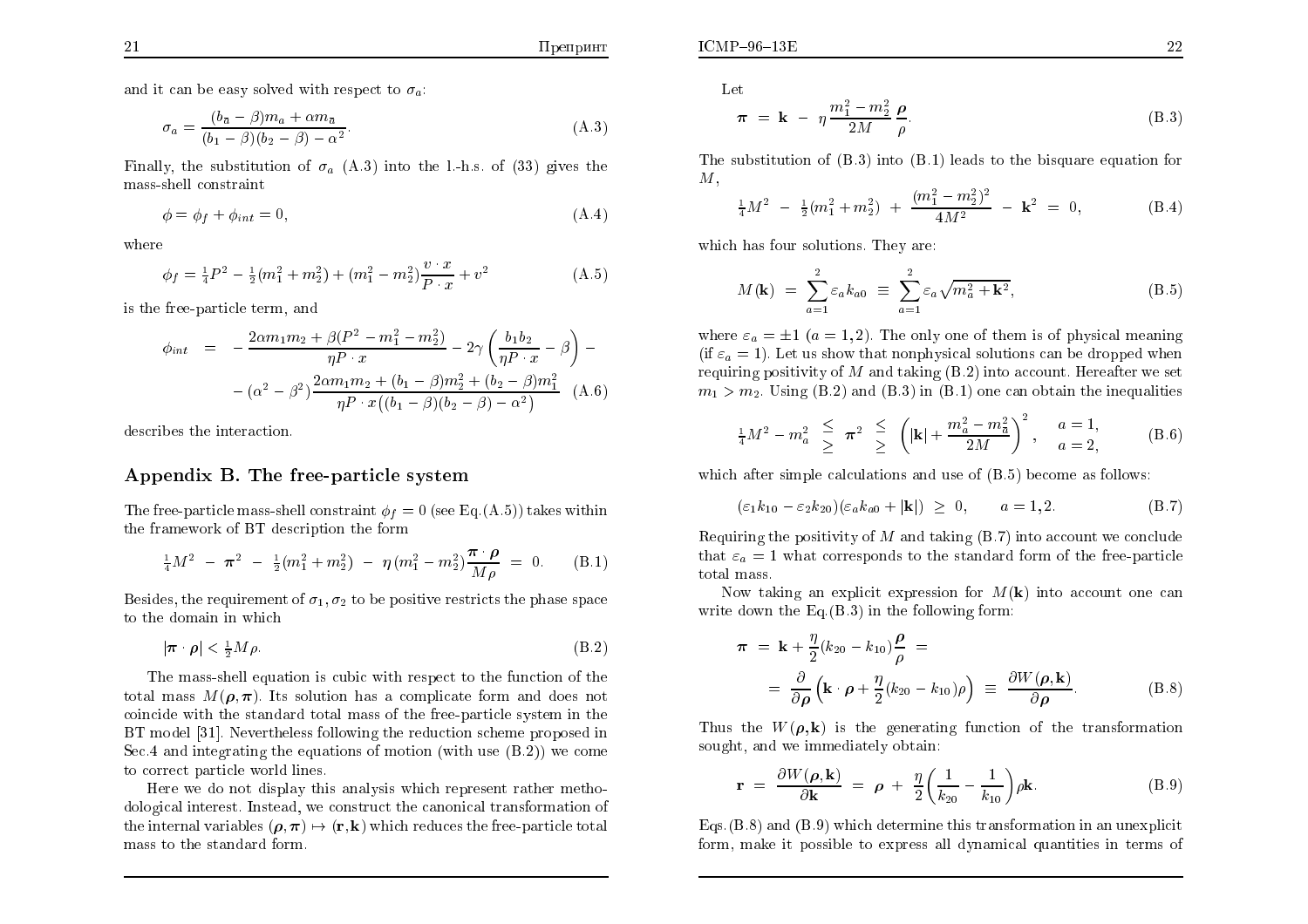new variables. Especially the expressions for the functions  $\mathbf{e}_a$ ,  $e_a^0$  (64) determining the co variant coordinates of particles can be written down as follows:

$$
\begin{array}{rcl}\n\mathbf{e}_a(\mathbf{r}, \mathbf{k}) & = & (-)^{\bar{a}} \left( \frac{k_{\bar{a}0}}{M} \mathbf{r} + \frac{e_a^0}{k_{a0}} \mathbf{k} \right), \qquad a = 1, 2, \\
e_a^0(\mathbf{r}, \mathbf{k}) & = & \frac{1}{2} (-)^{\bar{a}} \eta \rho(\mathbf{r}, \mathbf{k}), \qquad \qquad \bar{a} = 3 - a, \qquad \text{(B.10)}\n\end{array}
$$

where the function  $\rho(\mathbf{r}, \mathbf{k})$  has a cumbersome form but is not essential<br>for next esteritions for next calculations.

The covariant coordinates of particles  $(61)-(63)$ ,  $(B.10)$  run out the standard description of the free particles in the framework of the BT model [31] unlike the canonical generators (59) and the total mass (B.5) (with  $\varepsilon_a = 1$ ). Nevertheless the description obtained here reproduces correctly the free-particle dynamics. In order to proof this statement we perform (following [31]) the canonical transformation from the centre-of-<br>we see a suishles  $\Omega$ ,  $\mathbf{R}$  is the section considered anishles in  $\mathbf{r}$ mass variables  $\mathbf{Q}, \mathbf{P}, \mathbf{r}, \mathbf{k}$  to the particle canonical variables  $\mathbf{q}_a, \mathbf{p}_a$  ( $a =$ 1, 2). This transformation is defined by the generating function

$$
\tilde{W}(\mathbf{q}_1, \mathbf{q}_2, \mathbf{P}, \mathbf{k}) = \sum_{a=1}^{2} \frac{k_{a0}}{M} \mathbf{q}_a \cdot \mathbf{P} + (\mathbf{q}_1 - \mathbf{q}_2) \cdot \left( \mathbf{k} + \frac{(\mathbf{P} \cdot \mathbf{k}) \mathbf{P}}{M(M+H)} \right). (B.11)
$$

It reduces the canonical generators (59), (B.5) to the standard free expressions in the instant form ot dynamics, *i.e.*,

$$
H = \sum_{a=1}^{2} p_{a0} \equiv \sum_{a=1}^{2} \sqrt{m_2^2 + \mathbf{p}_a^2}, \quad \mathbf{P} = \sum_{a=1}^{2} \mathbf{p}_a,
$$
  

$$
\mathbf{J} = \sum_{a=1}^{2} \mathbf{q}_a \times \mathbf{p}_a, \quad \mathbf{K} = -t\mathbf{P} + \sum_{a=1}^{2} \mathbf{q}_a p_{a0}, \quad (B.12)
$$

The covariant coordinates of particles  $(61){-}(63)$ ,  $(B.10)$  in terms of new variables read:

$$
x_a^0 = t + \Delta_a, \qquad \mathbf{x}_a = \mathbf{q}_a + \Delta_a \mathbf{p}_a / p_{a0}, \tag{B.13}
$$

where  $\Delta_a$  are some functions of canonical variables. These formulae describe correct (straight) free-particle world lines, each of them is<br>nonomotivized by the time talthough shifted in time by A, in companies parametrized by the time  $t$  although shifted in time by  $\Delta_a$  in comparison with the standard description.

## References

 $ICMP-96-13E$ 

- [1] Fokker A.D. Ein invarianter Variationsatz für die Bewegung meh rerer elektrischer Massenteilchen // Z. Phys., 1929, vol. 28, No 5-6, s. 386-393.
- [2] Wheeler J.A., Feynman R.P. Classical electrodynamics in terms of direct interparticle action // Rev. Mod. Phys, 1949, vol. 21, No 3, p. 425-433.
- [3] Havas P. Galilei- and Lorentz-invariant particle systems and their conservation laws. In: Problems in the Foundations of Physics. Berlin, Springer, 1971, p. 31-48.
- [4] RamondP. Action-at-a-distance theories and dual models // Phys. Rev. D, 1973, vol. 7, No 2, p. 449-458.
- [5] Staruszkiewicz A. An example of a consistent relativistic mechanics of point particles // Ann. der Phisik, 1970, vol. 25, No 4, p. 362-367.
- [6] Rudd R.A., Hill R.N. Exactly solvable electrodynamic two-body problem // J. Math. Phys, 1970, vol. 11, No 9, p. 2704-2710.<br>Künzle H.P. A relativistie anglesus of the Kepler problem
- [7] Künzle H.P. A relativistic analogue of the Kepler problem  $//$  Int. J. Theor. Phys., 1974, vol. 11, No 6, p. 395-417.
- [8] Staruszkievicz A. Canonical theory of the two-body problem in<br>the classical polativistic electrodynamics  $\ell/\Lambda$ nn Inst. H. Beineará the classical relativistic electrodynamics // Ann. Inst. H. Poincaré, 1971, vol. 14, No 1, p. 69-77.
- [9]Fahnline D.E. Classication of orbits of Fokker's time-asymmetricrelativistic two-body problem // J. Math. Phys., 1981, vol. 22, No<br>8. p. 1640-1646 8, p. 1640-1646.
- [10] StephasP. One-dimensional motion for classical relativistic two body systems in time-asymmetric Lorentz scalar potentials // Phys. Rew. D, 1985, vol. 31, No 2, p. 319-324.
- [11] Künzle H.P. Classical Poincaré and Galilei invariant Hamiltonian two-particle interactions with commuting position variables //Nuovo Cim. B, 1988, vol. 101, No 6, p. 721-749.
- [12] Currie D.G., Jordan J.F., Sudarshan E.C.G. Relativistic in variance and Hamiltonian theories of interacting particles // Rev. Mod. Phys, 1963, vol. 35, No 2, p. 350-375.
- [13] Duviryak A., Tretyak V. Classical relativistic two-body dynamics on the light cone // Condensed Matter Physics, 1993, issue 1, p. 92-107 (in Ukrainian).
- [14] Gaida R.P., Kluchkovsky Yu.B., Tretyak V.I. Forms of relativistic dynamics in classical Lagrangian description of particle systems // Teor. Mat. Fiz., 1983, vol. 55, No 1, p. 88-105.
- [15] Sokolov S.N., Tretyak V.I. The front form of relativistic dynamics in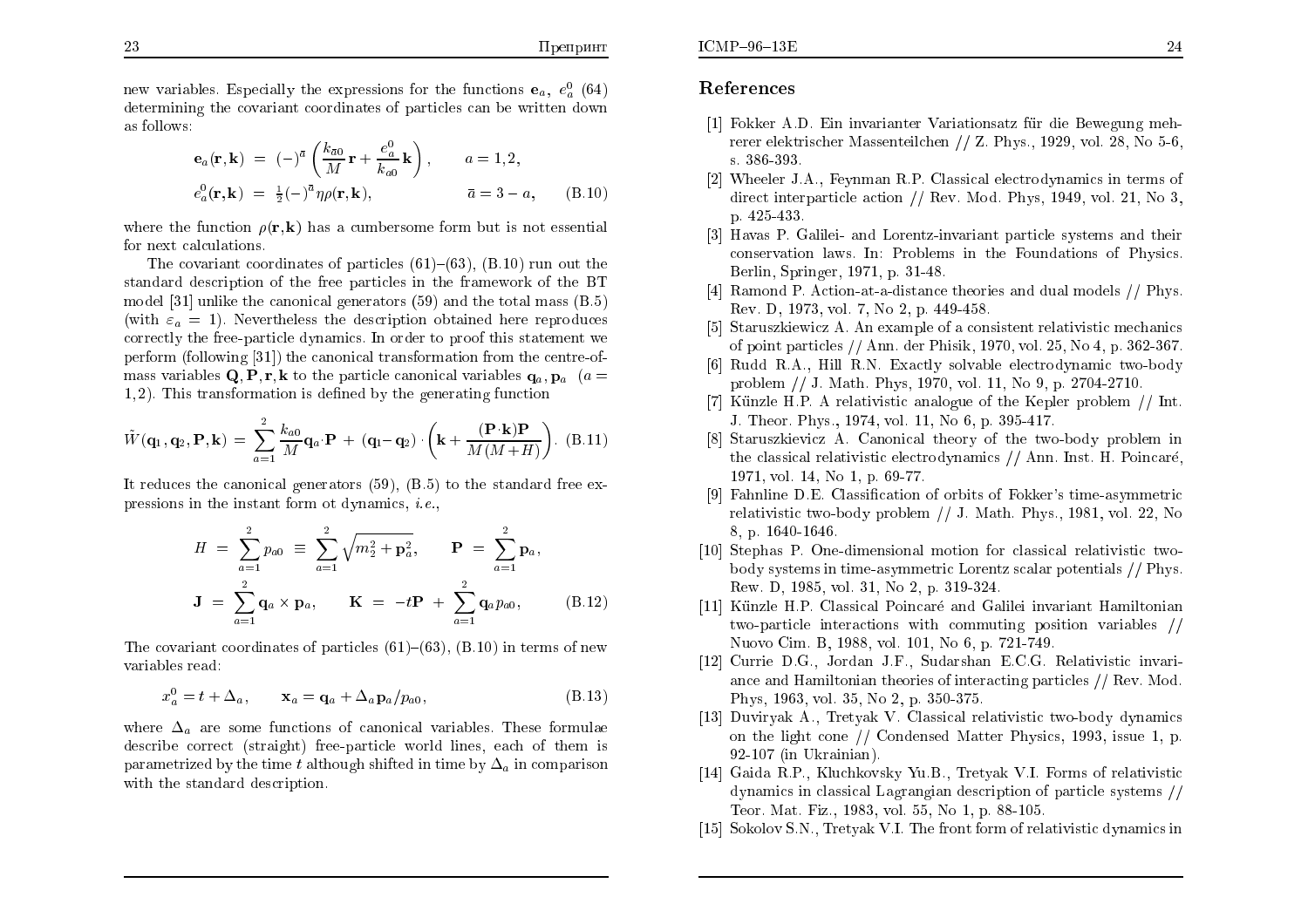$ICMP-96-13E$ 

two-dimensional space-time and its relation with the Hamiltonian description // Teor. Mat. Fiz., 1986, vol. 67, No 1, p. 102-114.

- [16] Mayorov A.A., Sokolov S.N., Tretyak V.I. Specifics of the particle motion and spreading up of perturbations on the front form of<br>two dimensional relativistic dynamics, Sanulthay, 1988. ( Drapsint two-dimensional relativistic dynamics. Serpukhov, 1988. / Preprint IHEP 86-243, <sup>62</sup> p.
- [17] Sokolov S.N. Two-dimensional model of relativistic quantum me-<br>chanticle of N particle quantum with potential interaction  $\ell$ . chanics of N-particle system with potential interaction  $//$  Dokl.<br>Also Naple SSS 1975, rel 221 Na 4 n 800,812 Akad. Nauk SSSR, 1975, vol. 221, No 4, p. 809-812.
- [18] Tretyak V.I., Shpytko V.Ye. Some quantum-mechanical models within the front form of relativistic dynamics in two-dimensional<br>space time, Lyiu, 1988, / Draprint Aacd, of Sci, of Ulp SSD, Inst. space-time. Lviv, 1988. / Preprint Acad. of Sci. of Ukr.SSR, Inst. of Appl. Probl. of Mech. and Math. 13-88, <sup>26</sup> p. (in Russian).
- [19] Shpytko V.Ye. Exactly integrable model of relativistic N-body system in two-dimensional front form of dynamics. Lviv, 1993.<br>Concernity Ulusinian Assal of Sci. JOMD 92.1911, 21, p. (in / Preprint Ukrainian Acad. of Sci., ICMP-93-12U, <sup>21</sup> p. (in Ukrainian).
- [20] Dirac P.A.M. Generalized Hamiltonian dynamics // Can. J. Math, 1950, vol. 2, No 2, p. 129-148.
- [21] Shanmugadhasan S. Canonical formalism for degenerate Lagrangi-<br> $\frac{1}{2}$  and  $\frac{1}{2}$  and  $\frac{1}{2}$  and  $\frac{1}{2}$  and  $\frac{1}{2}$  and  $\frac{1}{2}$  and  $\frac{1}{2}$  and  $\frac{1}{2}$  and  $\frac{1}{2}$  and  $\frac{1}{2}$  and  $\frac{1}{2}$  and ans // J. Math. Phys., 1973, vol. 14, No 6, p. 677- 687.
- [22] Kliepikov N.P., Shatniy F.N. Covariant mechanics and forms of relativistic dynamics // Viest. Mosk. Univ., Fiz., Astr., 1983, vol. 24, No 3, p. 32-37 (in Russian).
- [23] Droz-Vincent Ph. Two-body relativistic systems // Ann. Inst. H. Poincare, 1977, vol. A27, No 4, p. 407-424.
- [24] Komar A. Space-time orbits for interacting relativistic particles: syntactic versus semantic observables // Phys. Rev. D, 1978, vol. 18, No 10, p. 3617-3623.
- [25] Todorov I.T. Constraint Hamiltonian mechanics of directly interacting relativistic particles // Lect. Notes Phys., 1982, vol. 162, p. 213-263.
- [26] Duviryak A.A. On <sup>a</sup> class of canonical realization of Poincare group. In : Methods of Studying Differential and Integral Operators. Kiev, Naukova Dumka, 1989, p. 59-66 (in Russian).
- [27] Bakamjian B., Thomas L.H. Relativistic particle dynamics. II // Phys. Rev., 1953, vol. 92, No 5, p. 1300-1310.
- [28] Pryce M.H.L. The mass-centre in the restricted theory of relativity and its connection with the quantum theory of elementary particles<br> $\frac{1}{2}$  Press, Pex See, Landen, 1948, rel., 4195, Ne, 1949, r., 69, 81 // Proc. Roy. Soc. London, 1948, vol. A195, No 1040, p. 62-81.
- [29] Duviryak A.A., Kluchkovsky Yu.B. Covariant two-particle world

lines in relativistic Hamiltonian mechanics // Matemat. Metody i Fiz.-Mekh. Polya, 1991, issue 34, p. 100-105 (in Ukrainian; transl. in English: J. Soviet Math., 1993, vol. 66, No 6, p.2648-2652).

- [30] Duviryak A.A., Kluchkovsky Yu.B. Space-time interpretation of relativistic Hamiltonian mechanics of particle system // Ukr. Fiz. Zh.,<br>1002. vel. 37. No.2. p. 313.390. 1992, vol. 37, No 2, p. 313-320.
- [31] Pauri M., Prosperi G.M. Canonical realizations of Poincare group. I. General theory // J. Math. Phys, 1975, vol. 16, No 7, p. 1503-1521.